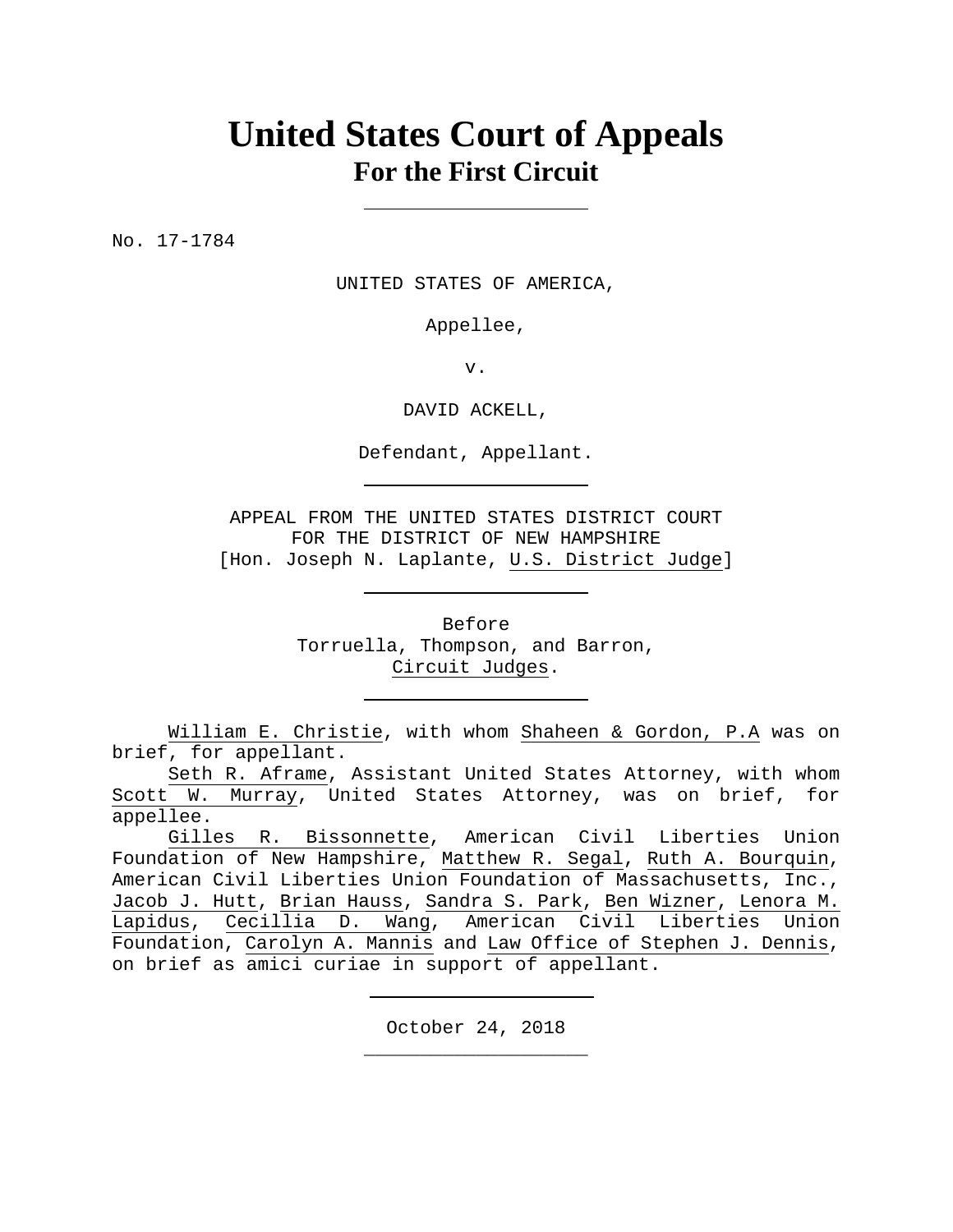**TORRUELLA**, **Circuit Judge**. A jury convicted David Ackell of one count of stalking in violation of 18 U.S.C. § 2261A. He now brings a First Amendment challenge to that statute, in addition to challenging the district court's jury instructions and arguing that insufficient evidence supported his conviction. Ackell's constitutional challenge does not succeed. We discern no error in the district court's jury instructions. And lastly, we hold that sufficient evidence supported Ackell's conviction. We therefore affirm.

**I.** 

#### **A.**

We begin with an overview of the relevant facts. Because this appeal pertains in part to Ackell's motion for acquittal before the district court, "we recount the facts here 'in the light most favorable to the government.'" United States v. Fernández-Jorge, 894 F.3d 36, 41 (1st Cir. 2018) (quoting United States v. Acevedo, 882 F.3d 251, 257 (1st Cir. 2018)).

Ackell and R.R. met online in 2012 during R.R.'s sophomore year of high school. To get around the requirements of the website on which they met -- the now-defunct MyYearbook.com - - R.R. held herself out as an eighteen-year-old, though she was actually only sixteen. Ackell's profile represented that he was twenty-one years old, but during his first conversation with R.R.,

 $-2-$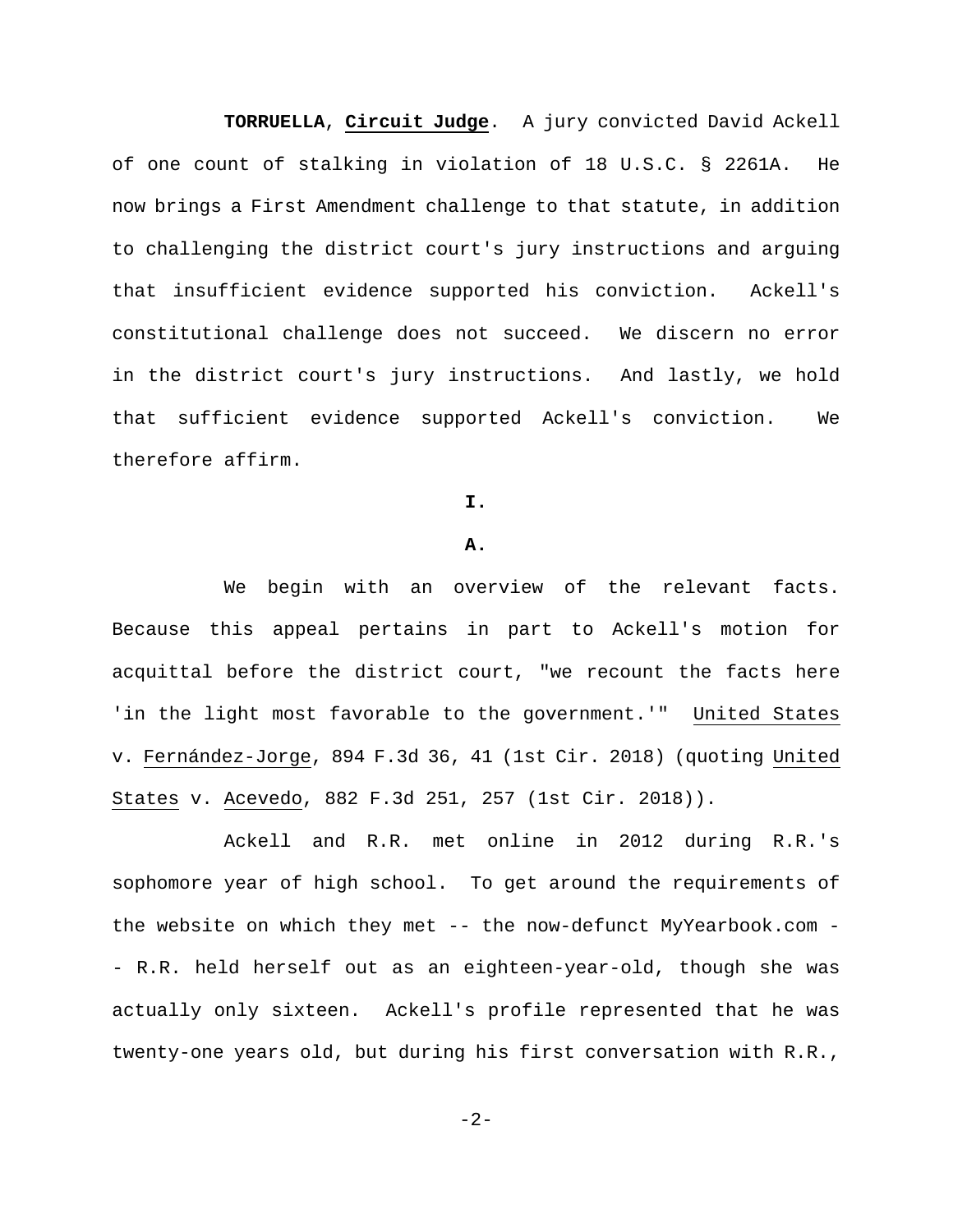he told her he was actually thirty-two. This was also false -- Ackell was actually over forty at the time.The two began to regularly converse online. Eventually, Ackell told R.R. that if she sent him photos of herself, he would send her money in return. R.R. sent Ackell photos of herself partially clothed. She testified, though, that despite providing Ackell with a P.O. Box address, he never sent her money.

Around five months after R.R. and Ackell first began communicating online, Ackell proposed that they enter into a "dominant-submissive" relationship, in which R.R. would be "the submissive." R.R., who was now seventeen, did not know what this meant, so she did some research on the internet.R.R. testified that she came to understand that, under such an arrangement, Ackell would be "the boss," and that if he told her to "pose in a particular way . . . [she] would pose in that way." Ultimately, R.R. agreed to enter into a relationship of this sort with Ackell. R.R. testified that, though her research into dominant-submissive relationships indicated that "[t]ypically there's supposed to be a safe word," she and Ackell did not have a safe word.

R.R. also testified that, after their dominantsubmissive relationship commenced, Ackell began to treat her differently than before -- and in a way that departed from her expectations about what the relationship would entail.For

$$
-3-
$$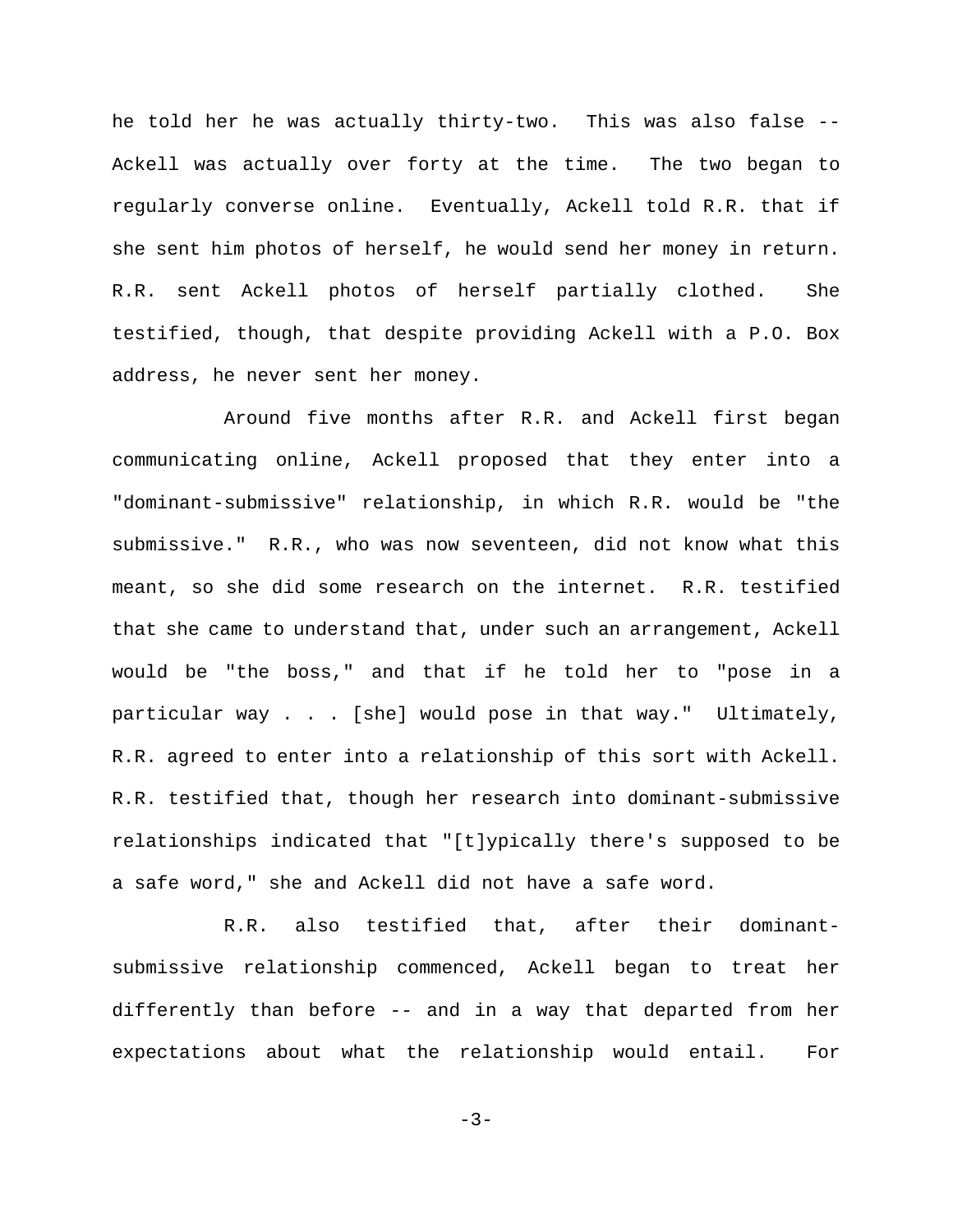example, Ackell would call her "slave," or "caged butterfly," and insist that she address him as "owner" and tell him that she loved him. He also frequently demanded that R.R. send him sexually explicit photos of herself.

R.R. eventually told Ackell that she felt uncomfortable and wanted to end their dominant-submissive relationship. Ackell, however, informed R.R. that she could not opt out of the relationship because she was "caged." Ackell also warned R.R. that if she stopped sending him photos, he would disseminate photos of her that he had saved among her friends, classmates, and family. R.R. testified that twice, she called Ackell "begging and pleading with him to . . . delete all of [her] stuff and let [her] go." But, Ackell told her that he would not, because she was "trapped" and a "caged butterfly." In January of 2014, R.R. temporarily succeeded in terminating her relationship with Ackell after leading him to believe that her mother had discovered their relationship and was upset.Ackell resumed contacting her, though, and soon afterwards, R.R. told her father about her relationship with Ackell.R.R.'s father instructed her to take screenshots of her past conversations with Ackell and then delete those messages. Her father then contacted law enforcement.

 $-4-$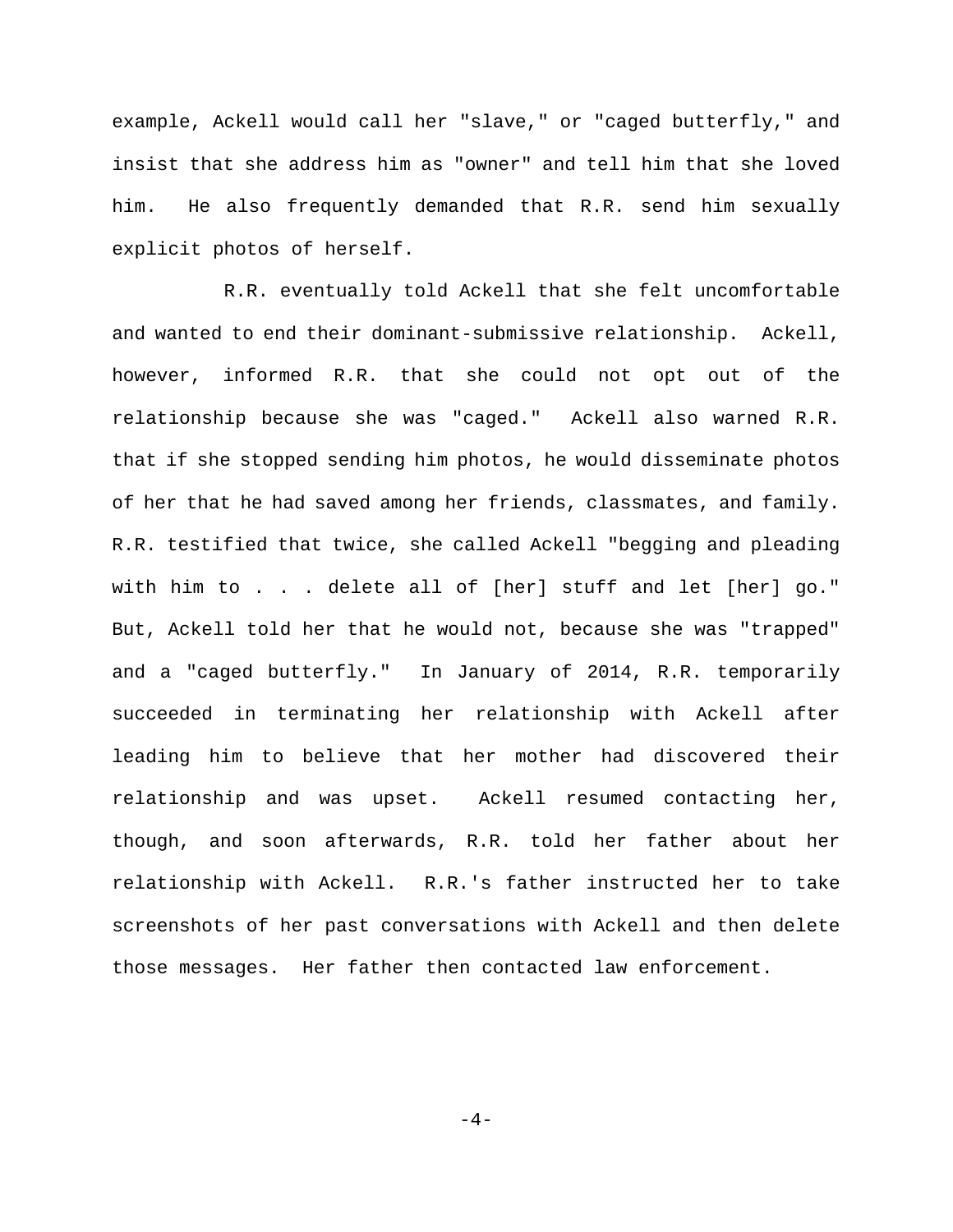On July 29, 2015, a grand jury returned an indictment charging Ackell with one count of stalking. See 18 U.S.C. § 2261A(2)(B). Ackell moved to dismiss the indictment as insufficient, and on the grounds that § 2261A(2)(B) violates the First Amendment.On July 27, 2016, a grand jury returned a superseding indictment specifying that Ackell had committed the one count charged through "the sending of text messages, digital images and other electronic communications." Ackell renewed his original motion to dismiss as to the superseding indictment.The district court ordered the government to file a bill of particulars. See Fed. R. Crim. P. 7(f). But, it denied Ackell's motion to dismiss, finding the indictment "neither statutorily nor constitutionally deficient," and also rejecting his First Amendment challenge.

Ackell proceeded to trial. The jury found him guilty, and he then moved for a judgment of acquittal. See Fed. R. Crim. P. 29.The district court denied his motion, finding that sufficient evidence supported his conviction.The district court then sentenced him to thirty-three months of imprisonment.Ackell now appeals: (1) the district court's denial of his First Amendment challenge to the anti-stalking statute; (2) the district court's

**B.** 

$$
-5-
$$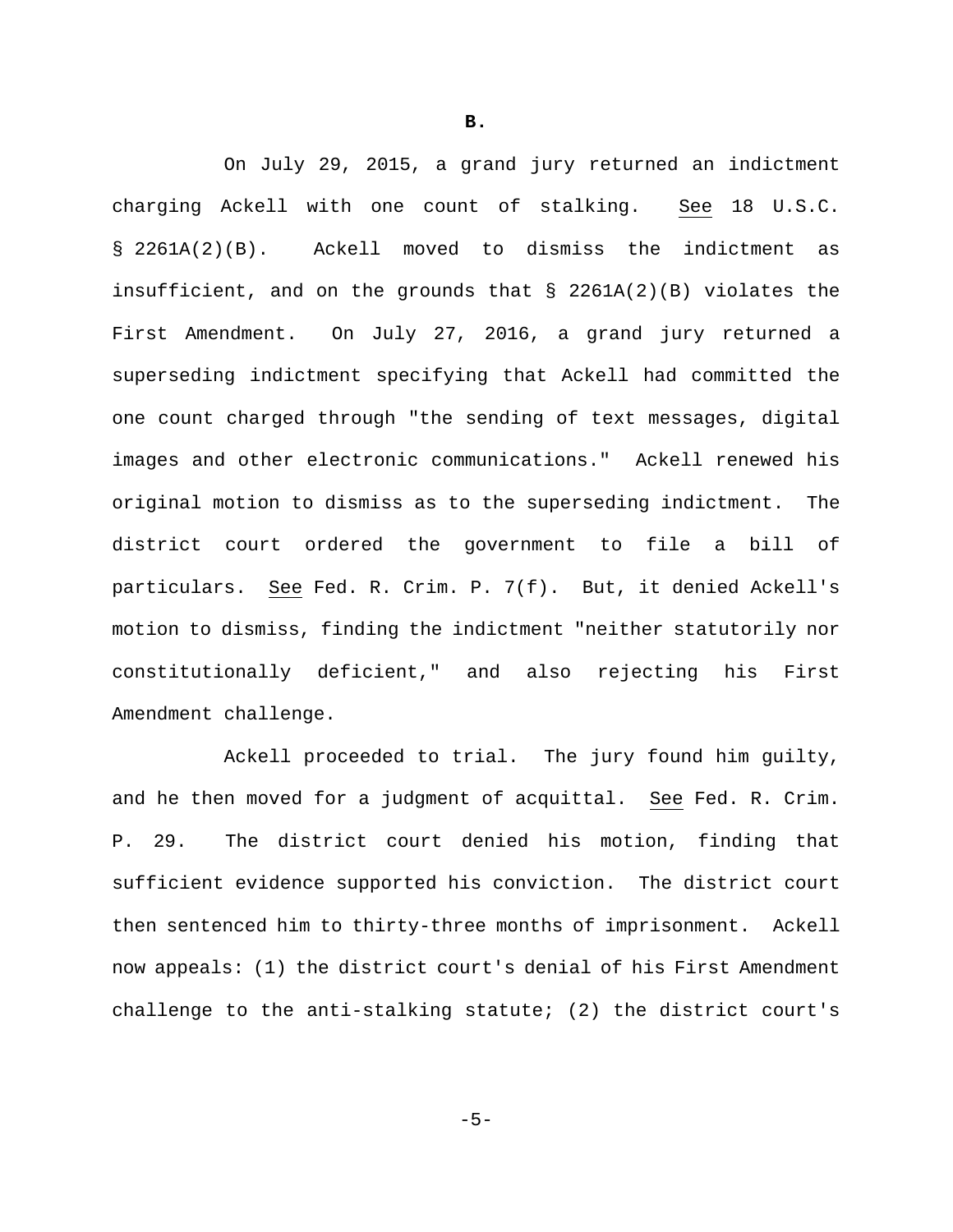jury instructions; and (3) the district court's denial of his motion for acquittal.

# **II.**

## **A.**

As to Ackell's First Amendment challenge to the federal anti-stalking statute, he presses that § 2261A(2)(B) is both facially overbroad and a content-based restriction on speech that does not survive strict scrutiny. We consider these arguments sequentially, reviewing the district court's holding de novo because it involves only questions of law. See United States v. Floyd, 740 F.3d 22, 38 (1st Cir. 2014).

### **1.**

Ackell does not claim that the conduct underlying his conviction was protected by the First Amendment. Rather, Ackell asserts that  $\S$  2261A(2)(B) cannot be applied to anyone because it is overbroad under the First Amendment, even though it has been constitutionally applied to him. "The traditional rule is that a person to whom a statute may constitutionally be applied may not challenge that statute on the ground that it may conceivably be applied unconstitutionally to others in situations not before the Court." United States v. Sayer, 748 F.3d 425, 434-35 (1st Cir. 2014) (quoting New York v. Ferber, 458 U.S. 747, 767 (1982)). The Supreme Court, however, has "altered its traditional rules of

-6-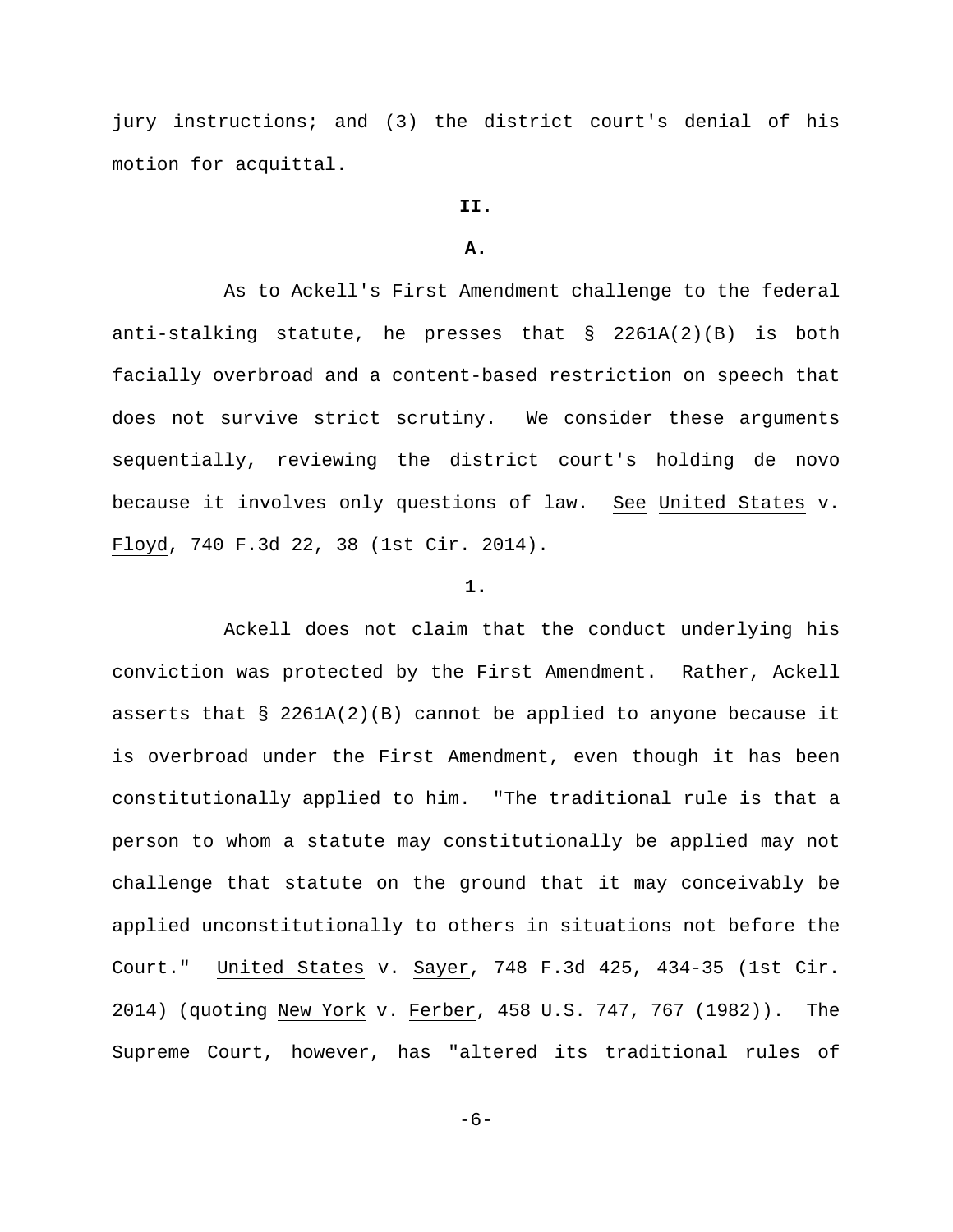standing" in a small number of contexts, "but only because of the most 'weighty countervailing policies.'" Broadrick v. Oklahoma, 413 U.S. 601, 611-12 (1973) (quoting United States v. Raines, 362 U.S. 17, 22-23 (1960)). This is the case with the First Amendment overbreadth doctrine. In this context, the Court has seen fit to slacken its standing requirements in response to the "concern that the threat of enforcement of an overbroad law may deter or 'chill' constitutionally protected speech -- especially when the overbroad statute imposes criminal sanctions." Virginia v. Hicks, 539 U.S. 113, 119 (2003). Thus, even when a law may be applied to a particular individual in a constitutionally unobjectionable way, if that individual can show that the law is facially overbroad - that is, that it "punishes a 'substantial' amount of protected free speech, 'judged in relation to the statute's plainly legitimate sweep,'" -- the proper remedy is to "invalidate all enforcement of that law." Id. at 118-119 (quoting Broadrick, 413 U.S. at 615)).

The Supreme Court has cautioned that "[r]arely, if ever, will an overbreadth challenge succeed against a law or regulation that is not specifically addressed to speech or to conduct necessarily associated with speech (such as picketing or demonstrating)." Hicks, 539 U.S. at 124. Thus, we begin our analysis by ascertaining  $\S$  2261A(2)(B)'s aim, as well as its

-7-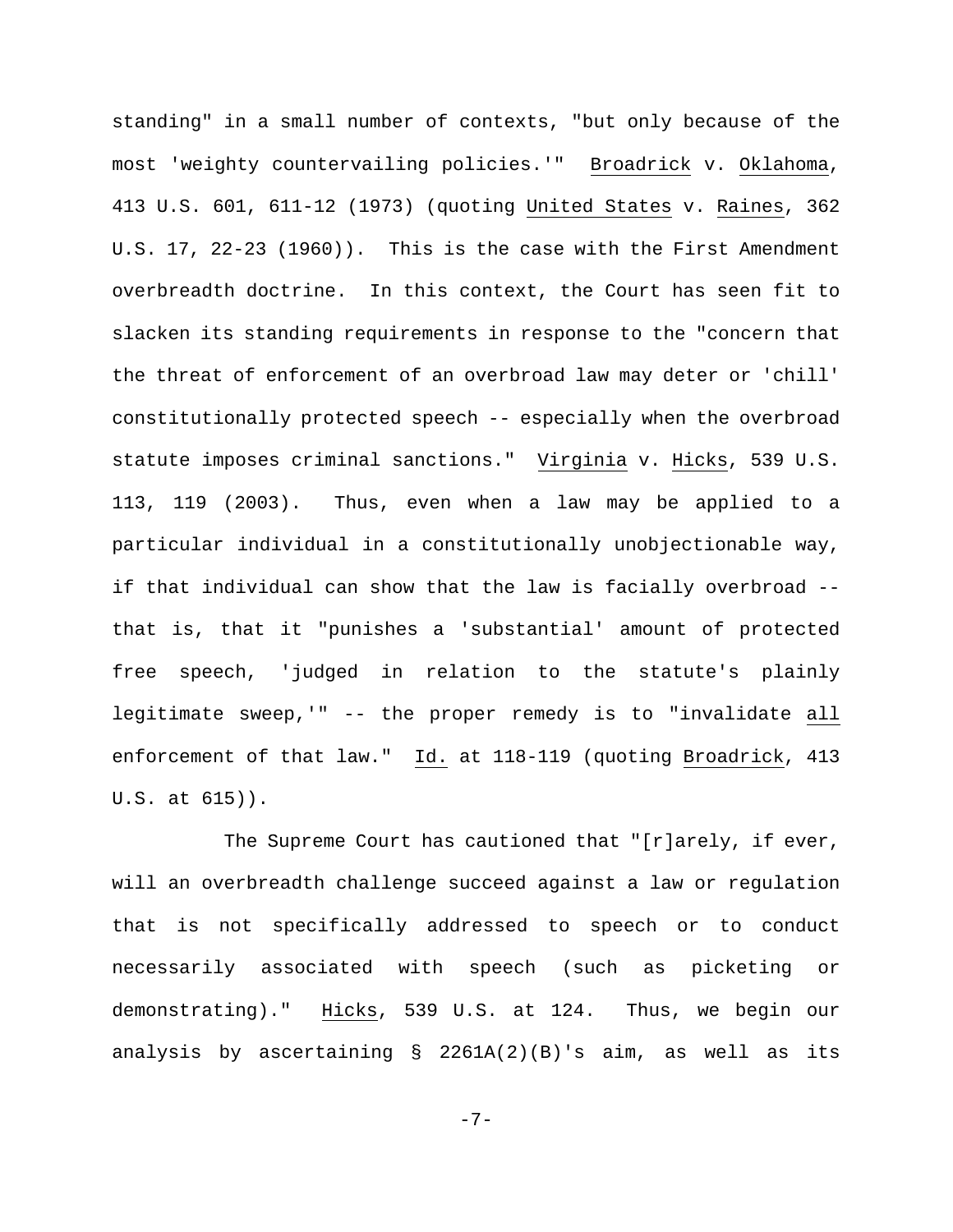potential for punishing protected speech. See United States v. Williams, 553 U.S. 285, 293 (2008) ("The first step in overbreadth analysis is to construe the challenged statute; it is impossible to determine whether a statute reaches too far without first knowing what the statute covers."). As is relevant here, § 2261A(2)(B) penalizes whoever:

> with the intent to kill, injure, harass, intimidate, or place under surveillance with intent to kill, injure, harass, or intimidate another person, uses the mail, any interactive computer service or electronic communication service or electronic communication system of interstate commerce, or any other facility of interstate or foreign commerce to engage in a course of conduct that  $\ldots$  causes, attempts to cause, or would be reasonably expected to cause substantial emotional distress to [that] person [or an immediate family member, spouse, or intimate partner of that person. ]<sup>1</sup>

Hence, to properly secure a conviction under § 2261A(2)(B), the prosecution must prove that: (1) the defendant had the requisite intent; (2) the defendant "engage[d] in a course of conduct"; (3) the defendant used a facility of interstate

i

<sup>&</sup>lt;sup>1</sup> The concept of a "course of conduct . . . attempt[ing] to cause . . . substantial emotional distress" is, of course, somewhat peculiar. The district court observed this as well, remarking that "[i]t seems to the court that the 'attempt to cause' element merges to some degree with the intent requirement." But, because Ackell argued only "that the 'would reasonably be expected to cause' language is constitutionally problematic," the district court, in ruling on his First Amendment challenge, explained that it did not need to "resolve that linguistic inconsistency." Ackell does object to this language in the context of his challenge to the district court's jury instructions. See infra § II.B.2.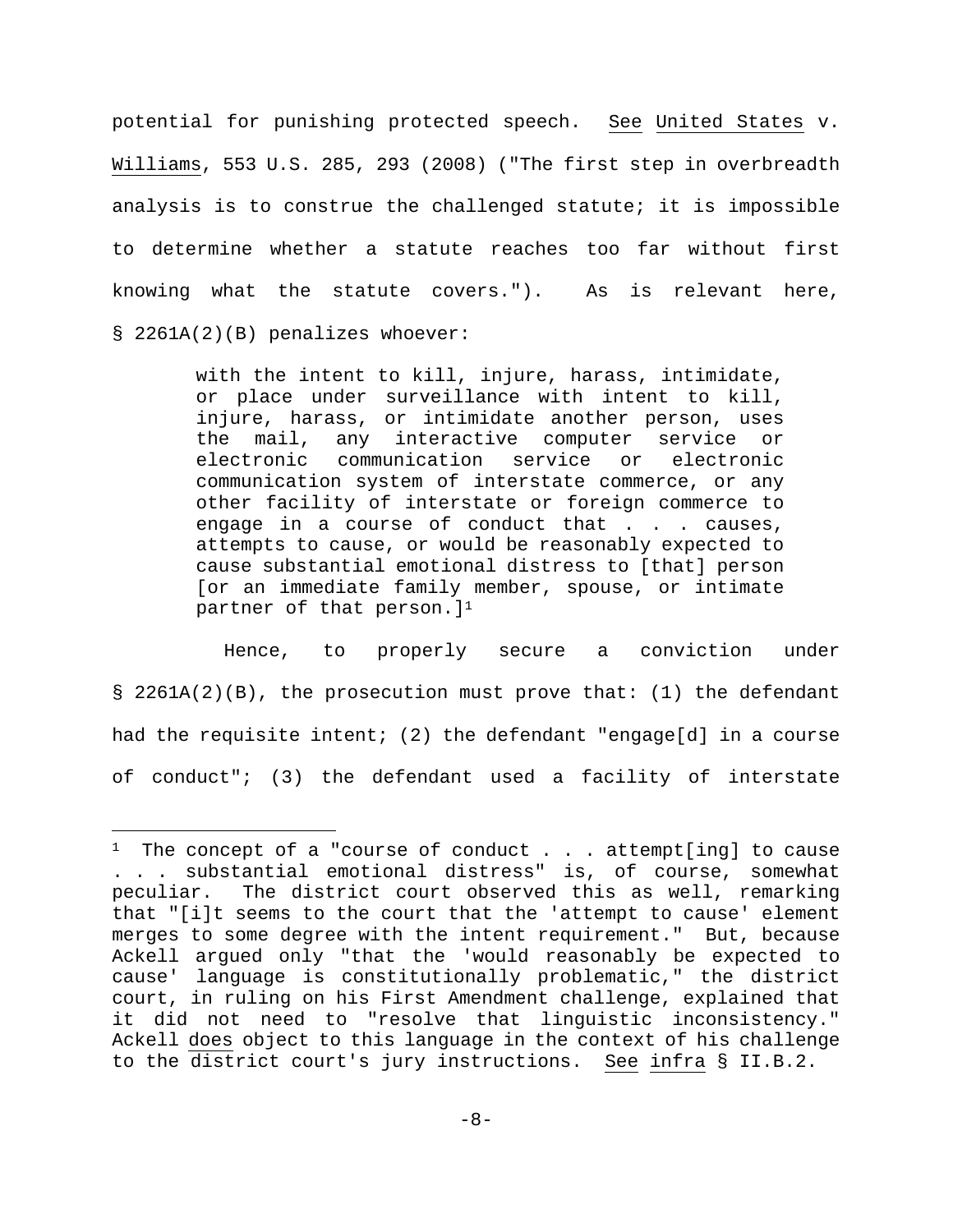commerce; and (4) the defendant's "course of conduct" "cause[d], attempt[ed] to cause, or would be reasonably expected to cause substantial emotional distress." A "course of conduct" is "a pattern of conduct composed of 2 or more acts, evidencing a continuity of purpose." 18 U.S.C. § 2266(2). Ackell's First Amendment challenge pertains to all but the "facility of interstate commerce" element.

By its own terms, § 2261A(2)(B) regulates not speech, but conduct -- or, to be precise, "course[s] of conduct." "Conduct," of course, may also enjoy First Amendment protection if it is "sufficiently imbued with elements of communication." Texas v. Johnson, 491 U.S. 397, 404 (1989) (quoting Spence v. Washington, 418 U.S. 405, 409 (1974)). Yet, "the overbreadth doctrine's concern with 'chilling' protected speech 'attenuates as the otherwise unprotected behavior that it forbids [legislatures] to sanction moves from "pure speech" toward conduct.'" Hicks, 539 U.S. at 124 (quoting Broadrick, 413 U.S. at 615).

Before continuing, it is important to note that we rejected an overbreadth challenge to a since-amended version of § 2261A in United States v. Sayer, 748 F.3d 425, 436 (1st Cir. 2014). As part of the Violence Against Women Reauthorization Act of 2013,<sup>2</sup> Congress amended  $\S$  2261A so that it now differs in two

 $\overline{\phantom{0}}$ 

<sup>2</sup> To be clear, this legislation reauthorized the Violence Against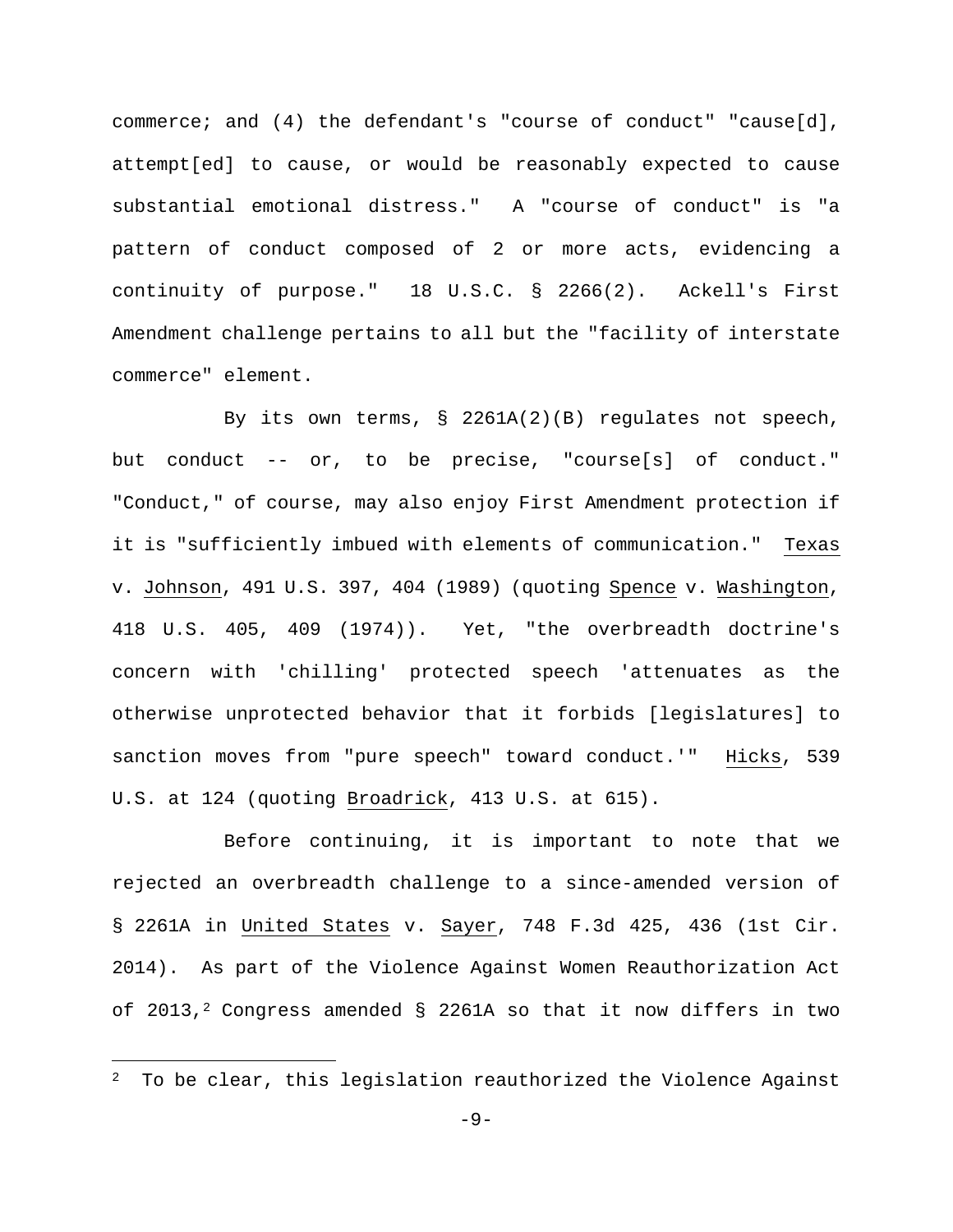ways from the version we considered in Sayer. See Pub. L. No. 113-4, § 107(b) (2013) (codified at 18 U.S.C. § 2261A). First, the intent to "intimidate" is now listed among the offense's various possible mental states. Id. Second, the statute now proscribes engaging, with the requisite intent, in a course of conduct that "causes, attempts to cause, or would be reasonably expected to cause substantial emotional distress." Id. (emphasis added). While Sayer did not expressly state that it was treating § 2261A(2)(B)'s precursor as a statute regulating conduct rather than speech, its analysis suggests that it did. See 748 F.3d at 434-36 (applying Hicks, placing the burden on Sayer rather than on the government to show substantial overbreadth, and referring to the statute as one that "clearly targets conduct..."). Hence, this court's reading of § 2261A(2)(B)'s predecessor in Sayer supports our conclusion here that § 2261A(2)(B) targets conduct rather than speech.

At oral argument, Ackell insisted that § 2261A(2)(B) does target speech because it requires that a defendant have used "the mail, any interactive computer service or electronic communication service or electronic communication system of interstate commerce, or any other facility of interstate or foreign

i<br>Li

Women Act of 1994.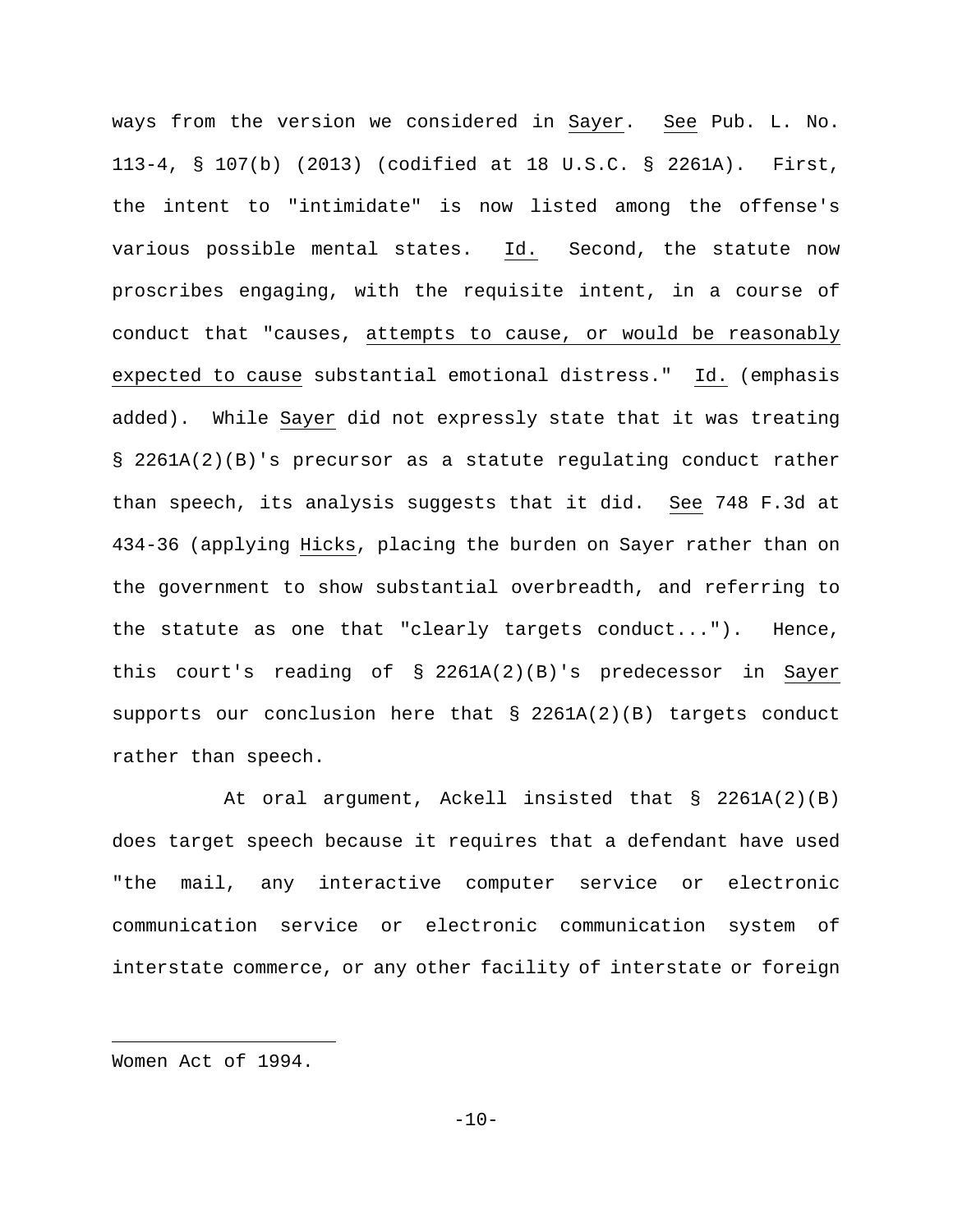commerce." Ackell is correct that these enumerated facilities of interstate commerce are commonly employed to facilitate communication. Yet, while § 2261A(2)(B) could reach highly expressive conduct, it is plain from the statute's text that it covers countless amounts of unprotected conduct. For example, the government points out that:

> a defendant could send envelopes of unknown white powder to the victim in the mail; he could send the victim nude photographs of herself; he could repeatedly infect the victim's computers with viruses; he could open unwanted on-line dating profiles under the victim's identity; he could take out unwanted loans in the victim's name; or he could arrange every day for deliveries to be made at the victim's home at all hours of the night.

As these examples illustrate, though the statute does name common means of communication among the possible facilities of interstate commerce one could use to commit the offense it defines, it does not necessarily follow that the statute targets speech. Moreover, we add that a defendant need not use the mail or the internet to violate the statute. The statue provides these enumerated facilities of interstate commerce by way of example, but is also clear that one may take to "any other facility of interstate or foreign commerce" in violating it. See 18 U.S.C. § 2261A(2)(B). This further supports our conclusion that § 2261A(2)(B) does not target speech.

-11-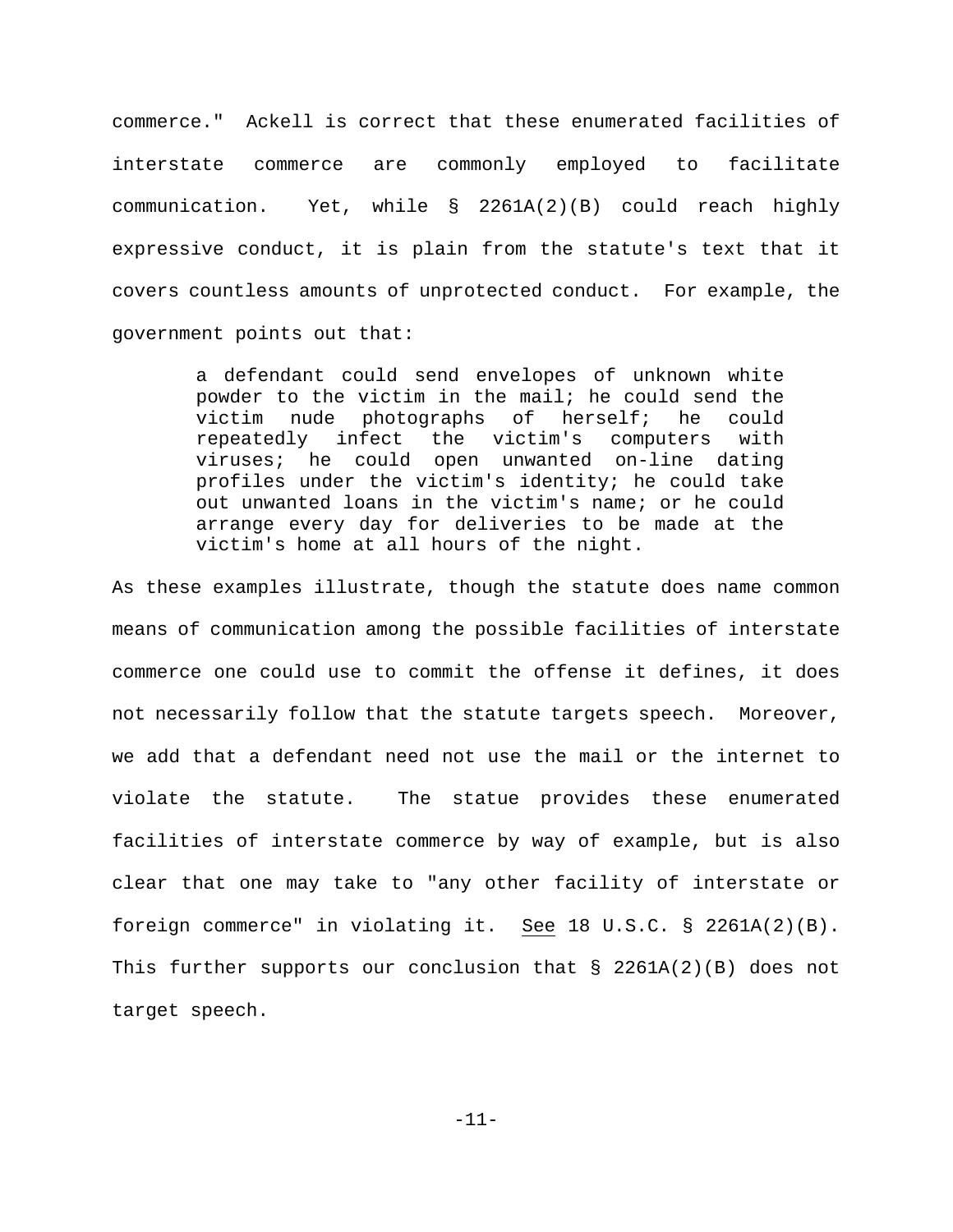Moreover, our conclusion that § 2261A(2)(B) targets conduct is not inconsistent with our decision in March v. Mills, 867 F.3d 46 (1st Cir. 2017), where a similar analysis supported a different outcome. There, we considered a facial and as-applied challenge to a Maine statute forbidding, in simple terms, intentionally making noise to interfere with the operations of healthcare providers, after having been ordered by law enforcement not to do so. Id. at 51. That statute implicated the First Amendment because it "restrict[ed] noisemaking even in public parks, plazas, sidewalks, [and] other traditional public fora." Id. at 53 (citing Hague v. Comm. for Indus. Org., 307 U.S. 496, 515-16 (1939)). Similarly, in Cutting v. City of Portland, 802 F.3d 79, 83 (1st Cir. 2015), the ordinance at issue proscribed sitting, standing, and staying at "median strips," which this court found were traditional public fora as "the people of Portland have used...[them] for expressive purposes in much the same way that they have used parks and sidewalks." Finally, this line of cases is also consistent with the Supreme Court's holding in McCullen v. Coakley, 134 S. Ct. 2518 (2014). That case involved a challenge to a Massachusetts law creating a 35-foot "buffer zone" around reproductive health care facilities from which protesters were barred. Id. at 2526. The Court highlighted that the law regulated access to public ways and sidewalks, which are "areas

-12-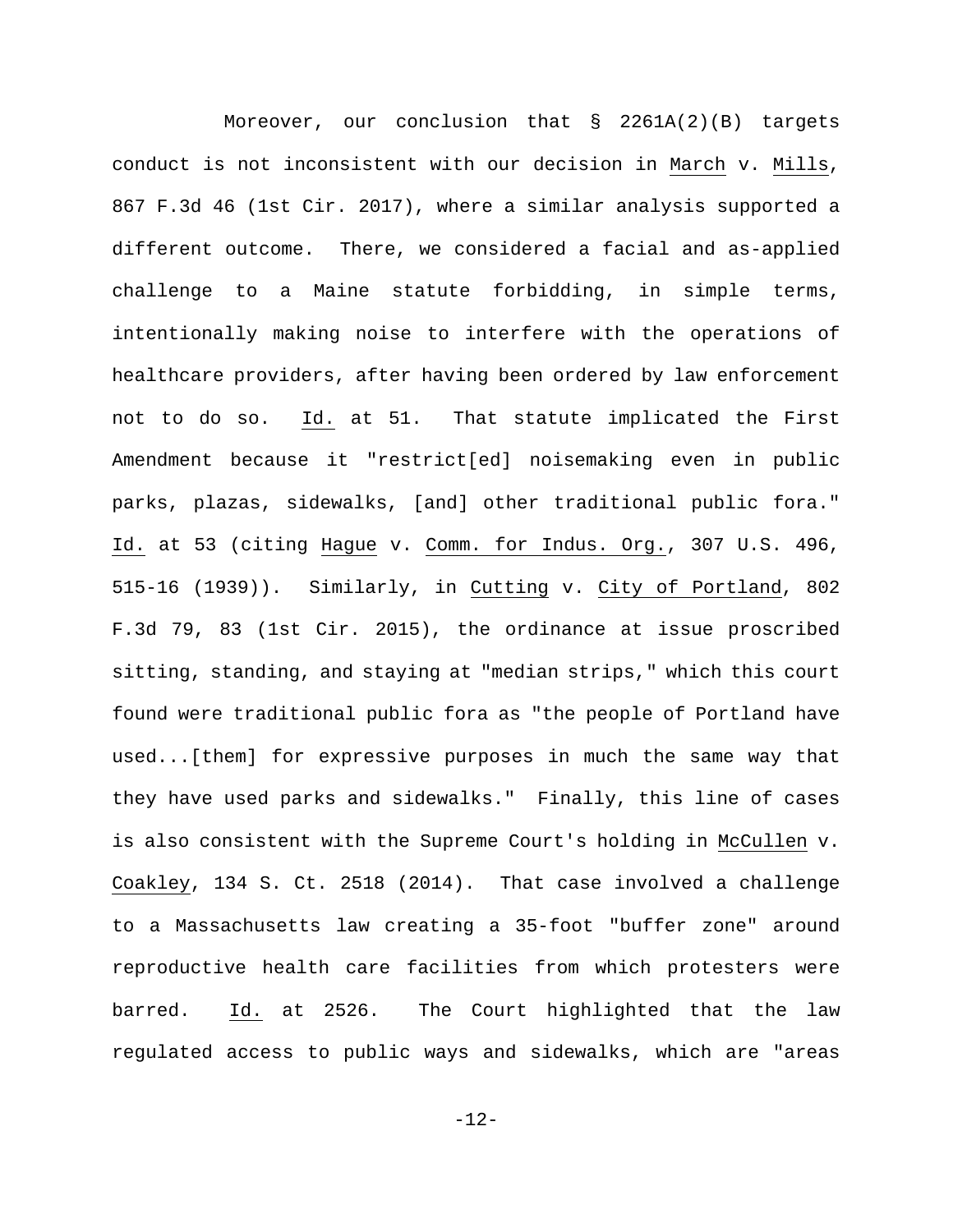[that] occupy a 'special position in terms of First Amendment protection' because of their historic role as sites for discussion and debate." Id. at 2529 (quoting United States v. Grace, 461 U.S. 171, 180 (1983)). The Court explained that "even though the Act says nothing about speech on its face," because it restricted "access to traditional public fora" it was "subject to First Amendment scrutiny." Id. Section 2261A(2)(B), in contrast, does not implicate the interests that the First Amendment protects in a similar way.

We now turn to Ackell's arguments about the extent to which § 2261A(2)(B) criminalizes protected speech. Under Hicks, it is Ackell who bears the burden of demonstrating, "from the text of [the law] and from actual fact," that substantial overbreadth exists. Hicks, 539 U.S. at 122 (alteration in original)(quoting N. Y. State Club Ass'n v. City of New York, 487 U.S. 1, 14 (1988).

As discussed above, the text of the law is clear in that it targets conduct, specifically "conduct performed with serious criminal intent," rather than speech protected by the First Amendment. Sayer, 748 F.3d at 435. And while we do acknowledge that the Supreme Court has not categorically foreclosed the possibility that a statute that does not facially regulate speech could be facially overbroad under the First Amendment, see Hicks, 539 U.S. at 124, as we discuss below, Ackell has not met his burden

-13-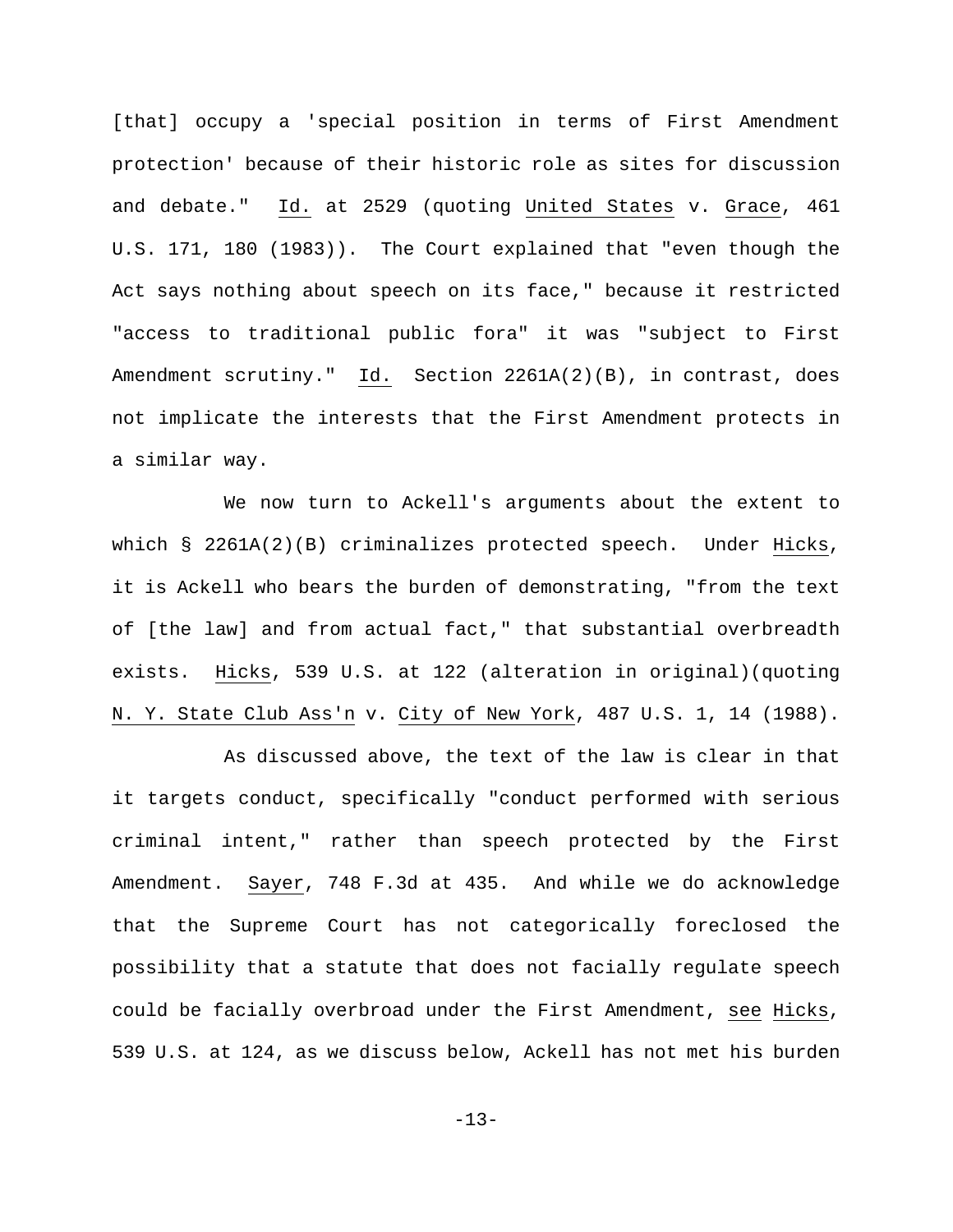of demonstrating that factually, the statute could apply to a substantial amount of protected speech, in an absolute sense and in relation to its many legitimate applications. See Hicks, 539 U.S. at 119-120.3

Exceptions to the First Amendment's protection of expression exist in the case of a small number of "well-defined and narrowly limited classes of speech, the prevention and punishment of which have never been thought to raise any Constitutional problem." United States v. Stevens, 559 U.S. 460, 468-469 (2010)(quoting Chaplinsky v. New Hampshire, 315 U.S. 568,

i<br>Li

<sup>&</sup>lt;sup>3</sup> The Supreme Court has not prescribed a specific methodology for determining whether a "substantial number" of a statute's applications violate the Constitution. The Court has instructed that we must measure the "number" of a statute's unconstitutional applications against its legitimate ones. Stevens, 559 U.S. at 473. So too has it explained that "[t]he overbreadth claimant bears the burden of demonstrating, 'from the text of [the law] and from actual fact,' that substantial overbreadth exists." Hicks, 539 U.S. at 122 (second alteration in original) (quoting N.Y. State Club Ass'n v. City of New York, 487 U.S. 1, 14 (1988)). But it has seemingly left lower courts to determine how to count a statute's applications and how exactly "actual fact" is to inform this analysis. But cf. N.Y. State Club Ass'n, 487 U.S. at 14 (rejecting private club's overbreadth challenge to a local antidiscrimination ordinance because the record did not establish that the ordinance would violate the associational rights of any specific club). Here, though, we need not delve into how to determine the best means of operationalizing these requirements, as Ackell has not demonstrated that the statute's impermissible applications would even come close to being "substantial," either in "isolation [or] as compared against instances of plainly permissible restriction." Thayer v. City of Worcester, 755 F.3d 60, 72 (1st Cir. 2014), judgment vacated on other grounds sub nom. Thayer v. City of Worcester, Mass., 135 S. Ct. 2887 (2015).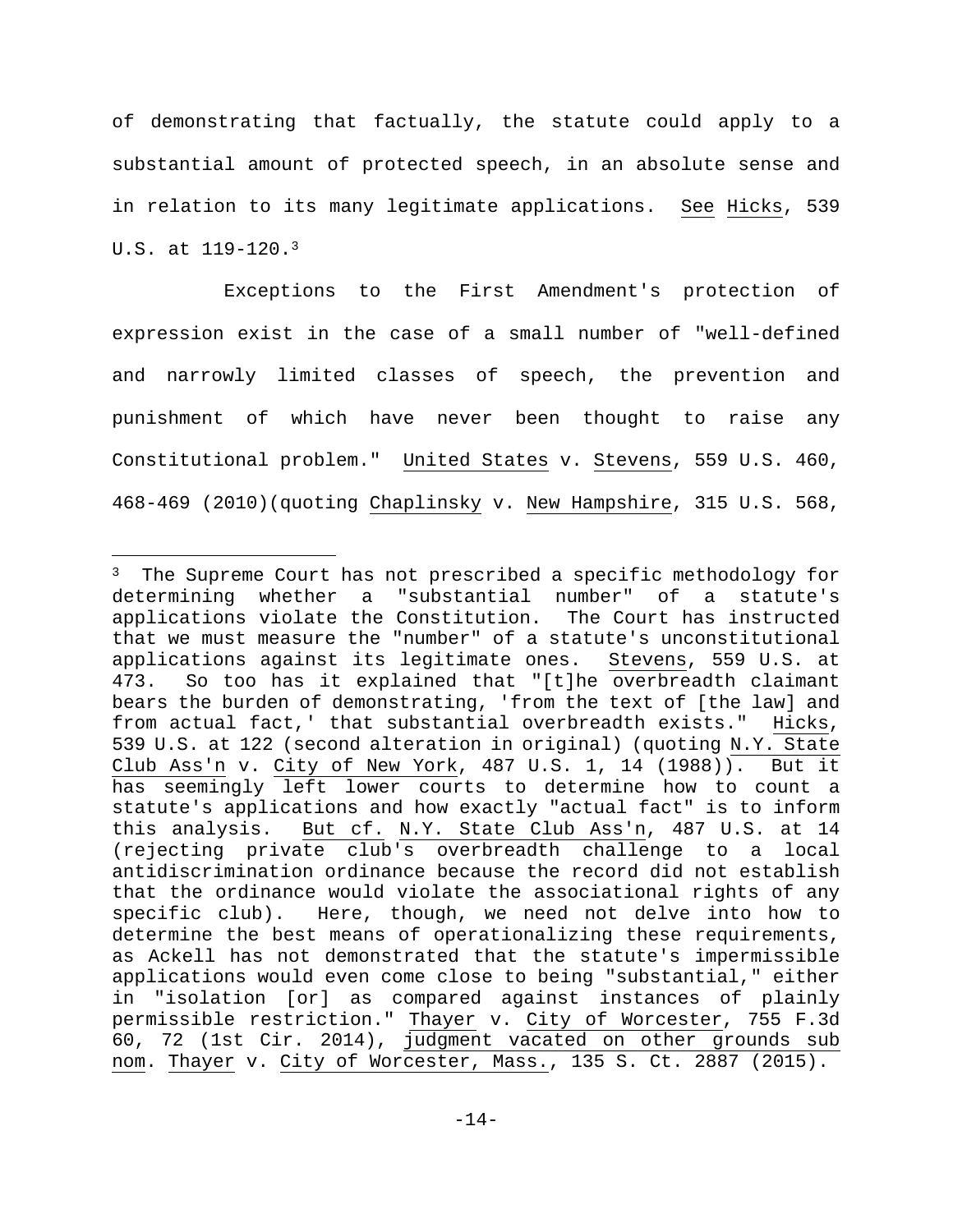571-72 (1942)). Two of these classes are relevant here -- "true threats," see Virginia v. Black, 538 U.S. 343, 359 (2003), and "speech integral to criminal conduct," see United States v. Alvarez, 567 U.S. 709, 717 (2012) (citing Giboney v. Empire Storage & Ice Co., 336 U.S. 490, 498 (1949)). "'True threats' encompass those statements where the speaker means to communicate a serious expression of an intent to commit an act of unlawful violence to a particular individual or group of individuals." Black, 538 U.S. at 359. Speech "integral to criminal conduct" is precisely what it sounds like, and it is not protected on First Amendment grounds "merely because the conduct was in part initiated, evidenced, or carried out by means of language, either spoken, written, or printed." Giboney, 336 U.S. at 502.

Ackell and Amici argue that both the statute's intent element and harm element allow it to reach speech that is neither a true threat nor integral to criminal conduct. With respect to the intent element, they maintain that speech made with merely an intent to "harass" or "intimidate" cannot amount to a true threat. And as concerns the harm element, Ackell and Amici argue that the reasonable-person standard embedded in the statute's harm-caused element criminalizes protected speech by allowing for a conviction when no harm has actually occurred.

-15-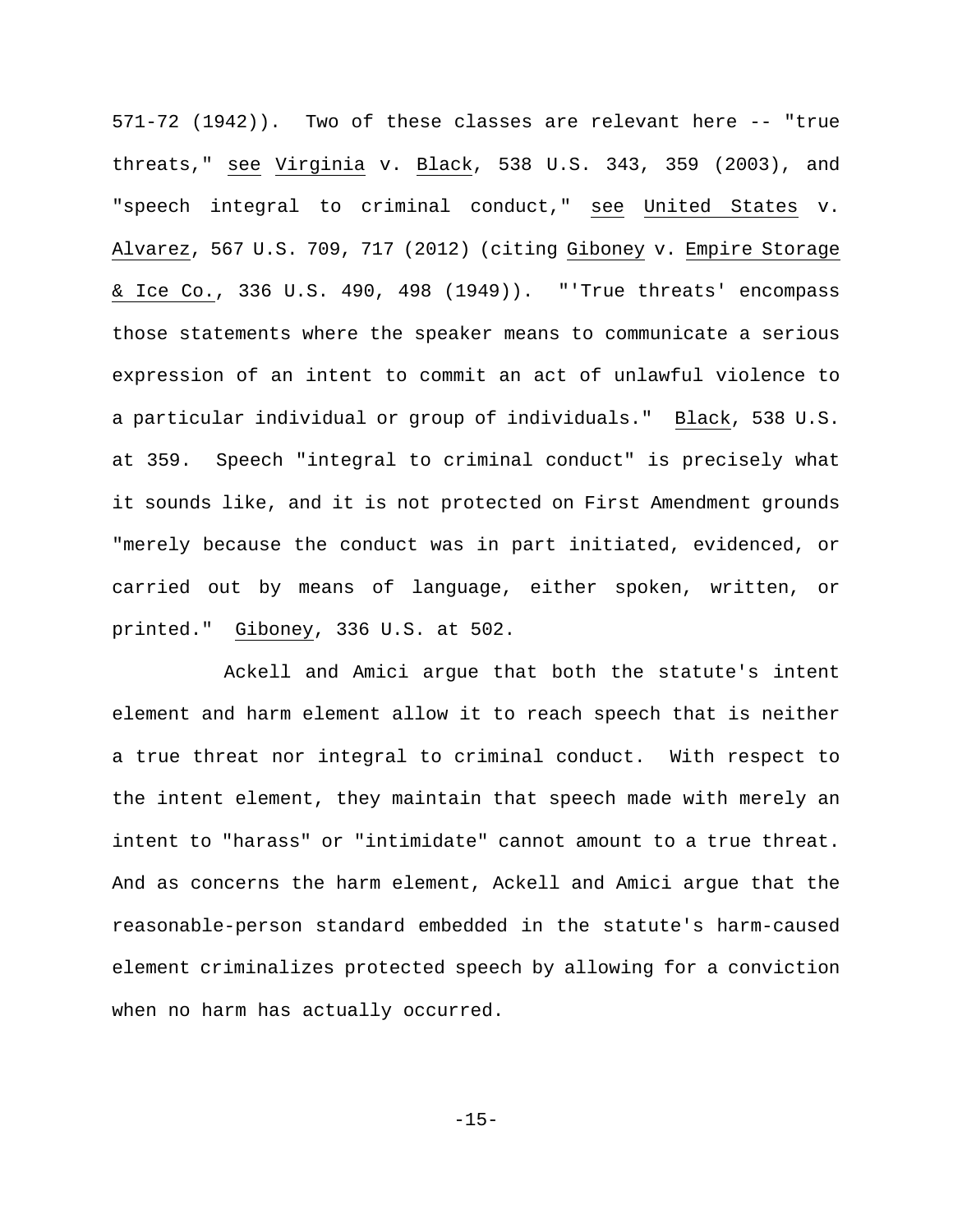We begin by stating the obvious:  $\S$  2261A(2)(B) is not a statute that is valid under "no set of circumstances." See Stevens, 559 U.S. at 472 (quoting United States v. Salerno, 481 U.S. 739, 745 (1987)). For example, one could be convicted for undertaking a course of conduct, "with the intent to kill" that "causes [the victim] substantial emotional distress." That conviction would not be constitutionally problematic. It is uncontroversial that, insofar as that course of conduct involved speech, that speech would fall outside of the First Amendment's protections as a true threat and/or speech integral to criminal conduct.

Nevertheless, Ackell and Amici coalesce around a number of similar hypothetical examples illustrating how § 2261A(2)(B) reaches protected speech. In essence, they stress that an individual who, with merely the intention to harass, twice directs speech on a matter of public concern at someone -- say, via Twitter that could be "reasonably expected to cause substantial emotional distress," would have violated § 2261A(2)(B) even if the "victim" did not actually suffer any emotional distress. In so arguing, they press that discourse on matters of public concern can often be vituperative. And, pointing to Snyder v. Phelps, 562 U.S. 443 (2011), and Hustler Magazine, Inc. v. Falwell, 485 U.S. 46 (1988), they argue that speech of that sort nonetheless enjoys

-16-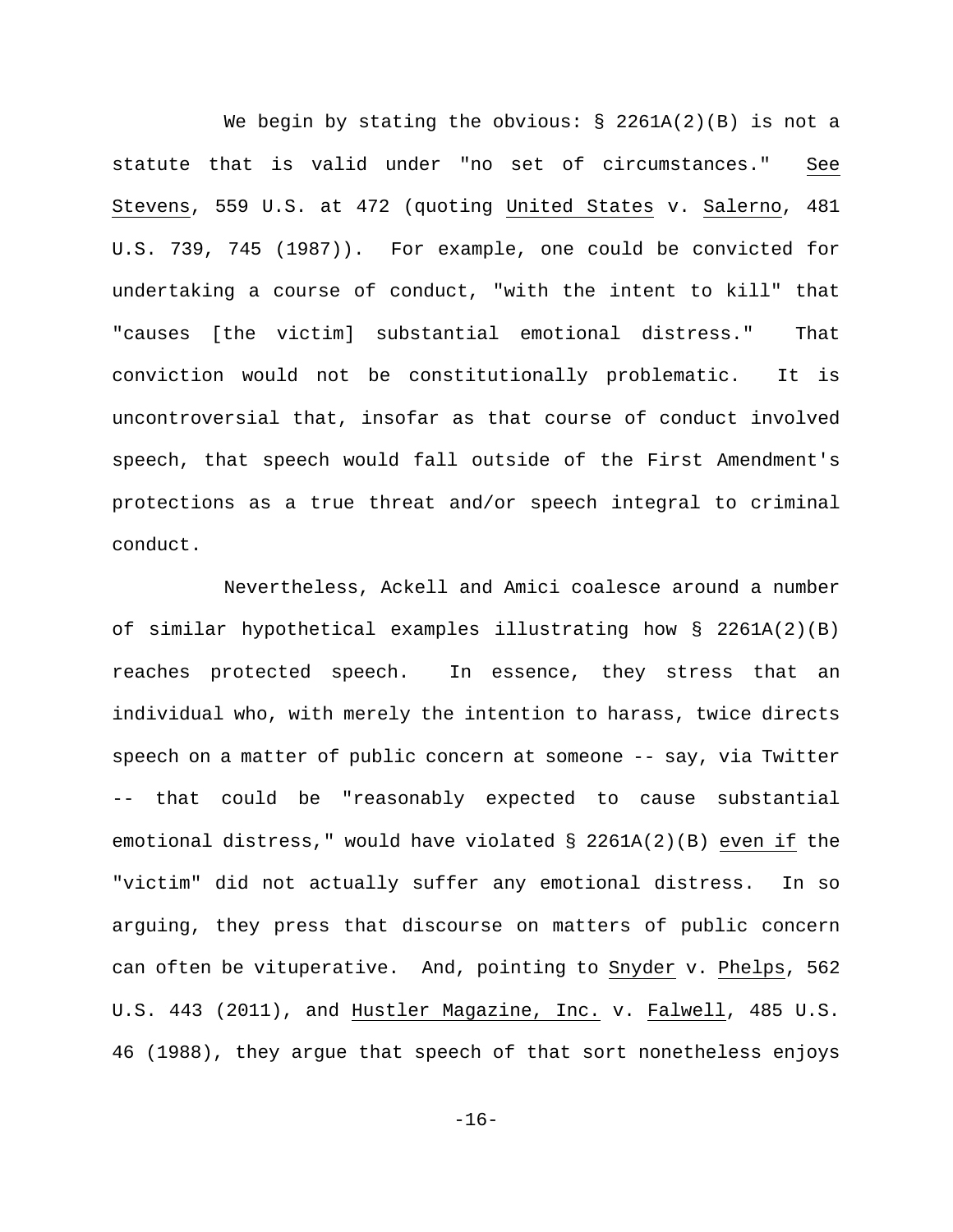First Amendment protection. See Snyder, 562 U.S. at 458 (holding that members of the Westboro Baptist Church could assert a First-Amendment defense to liability for the tort of intentional infliction of emotional distress because their protest at the funeral of a deceased solider was "on a matter of public concern" and therefore entitled to "special protection"); Hustler Magazine, Inc., 485 U.S. at 53 ("Generally speaking the law does not regard the intent to inflict emotional distress as one which should receive much solicitude. . . . But in the world of debate about public affairs, many things done with motives that are less than admirable are protected by the First Amendment.").

First, Sayer takes much force out of Ackell's arguments concerning the statute's "intent to . . . harass" language. There, the appellant did not directly attack this feature of the statute. 748 F.3d at 435. Nonetheless, we take the opinion in Sayer to indicate that we must read "intent to . . . harass," as referring to criminal harassment, see id., which is unprotected because it constitutes true threats or speech that is integral to proscribable criminal conduct. We think that this logic would also apply to the term "intimidate" in the current version of the statute. Indeed, "interpreting the statute to avoid a serious constitutional threat," Zadvydas v. Davis, 533 U.S. 678, 699 (2001), points to reading the statute as referring to

-17-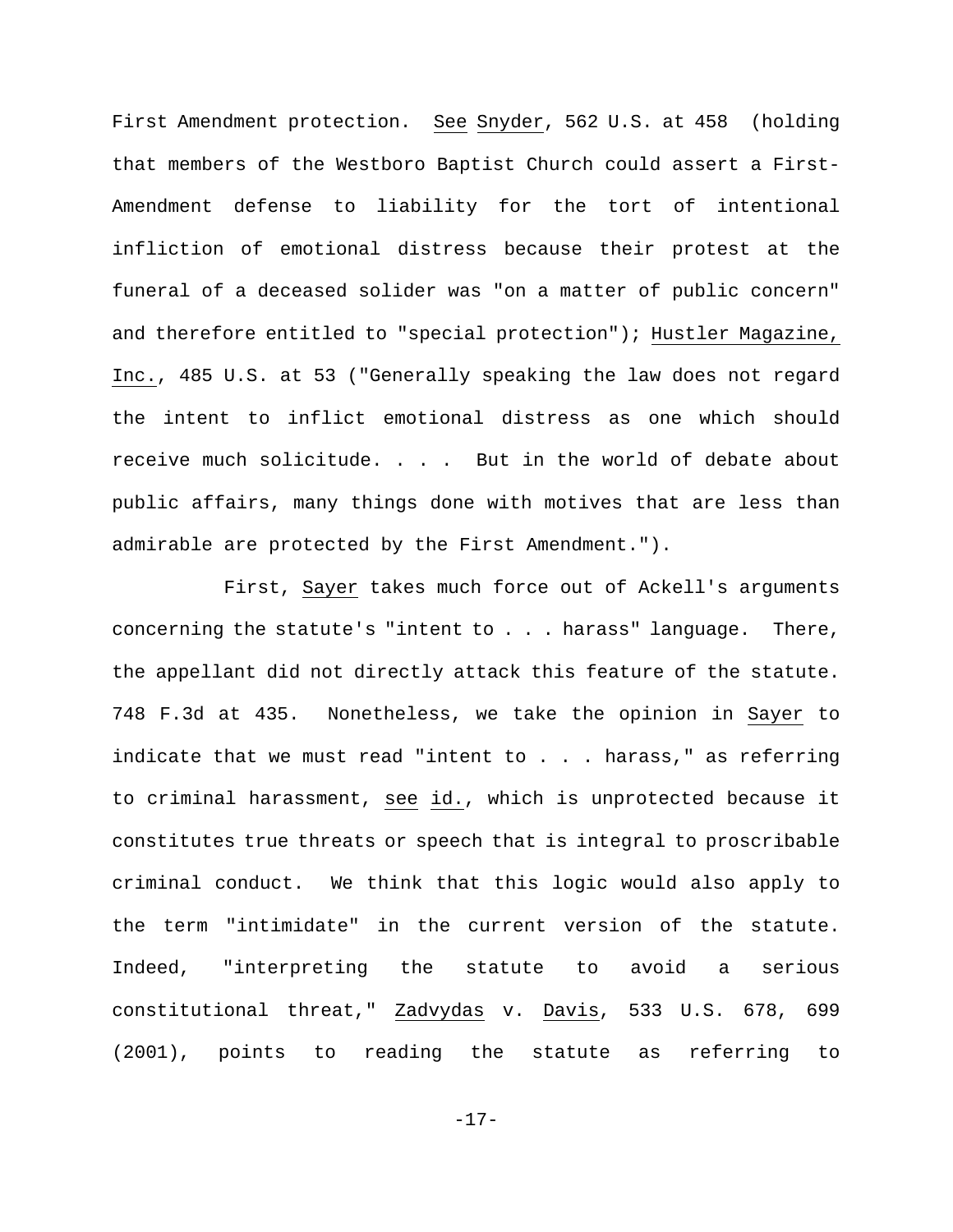"[i]ntimidation in the constitutionally proscribable sense of the word[, which] is a type of true threat," Black, 538 U.S. at 344. Moreover, Ackell and Amici are both correct that the "reasonable person standard" embedded in the harm element would permit a conviction in the absence of any actual harm. Yet they fail to articulate why exactly that would violate the First Amendment - to say nothing of the even higher bar they must clear amid a facial overbreadth challenge.

Second, the examples to which Ackell and Amici point in Snyder and Hustler Magazine, Inc. are regulated pursuant to laws that are far afield from the text of § 2261A (i.e. tort law). And while the government could not rule out that some activity analogous to those cases could be covered, nothing suggests to us, and Ackell has not demonstrated, that it certainly would be covered.

Finally, there is only one example of the statute, in its previous version, actually having been applied to protected conduct. See United States v. Cassidy, 814 F. Supp. 2d 574 (D. Md. 2011) (finding § 2261A unconstitutional "as applied" to defendant who was anonymously harassing a religious leader via Twitter and a blog). However, just as the government is reluctant to state that Ackell's hypotheticals could be prosecuted under § 2261A(2), so to the government states that "it is not clear that

-18-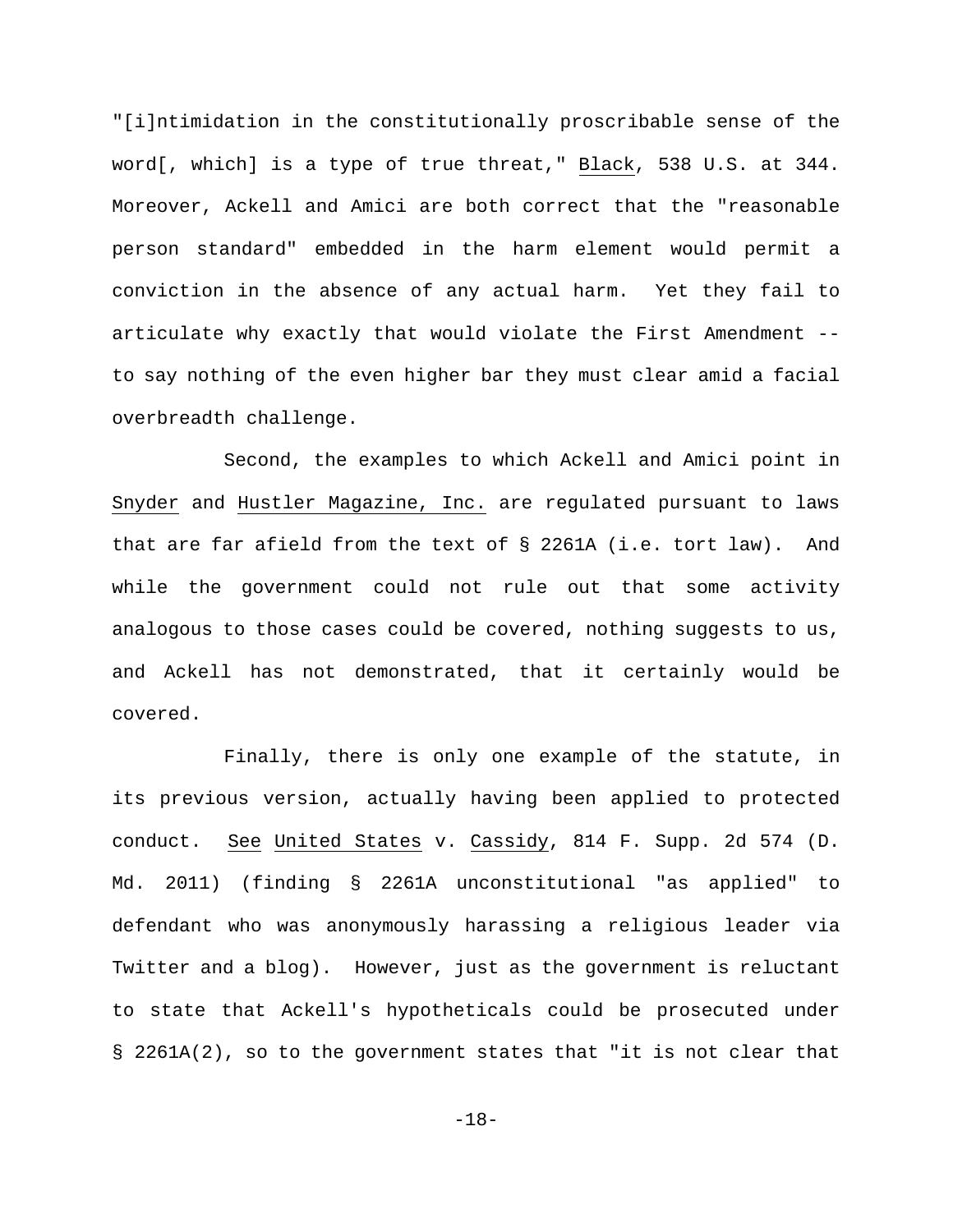the evidence [in Cassidy] would have met the Rule 29 standard for one of the required criminal intents if there had been a trial." And in Sayer, in which the defendant also pointed to Cassidy as an unconstitutional application of the cyberstalking statute, we held that one District Court precedent combined with a list of hypotheticals did not result in the defendant showing that the statute was substantially overbroad. Thus, in the absence of veridical examples, we are not inclined to rely on hypotheticals. See New York v. Ferber, 458 U.S. 747, 781 (1982) (Stevens, J., concurring)("Hypothetical rulings are inherently treacherous and prone to lead us into unforeseen errors; they are qualitatively less reliable than the products of case-by-case adjudication.").

Ultimately -- while acknowledging that § 2261A(2)(B) could have an unconstitutional application, and remaining cognizant of the chilling-effect-related concerns inherent in declining to invalidate a statute that can be applied to violate the First Amendment -- we are unconvinced that we must administer the "strong medicine" of holding the statute facially overbroad. See Williams, 553 U.S. at 293 (quoting L.A. Police Dep't v. United Report Publ'g Corp., 528 U.S. 32, 39  $(1999)$ ).<sup>4</sup> The statute does

i<br>Li

Indeed, Ackell and Amici both argue that the statute reaches speech not amounting to true threats for want of the proper subjective intent. But the necessary subjective intent one needs to make a true threat is rather hazy. See Elonis v. United States, 135 S. Ct. 2001, 2012-13 (2015) (vacating the defendant's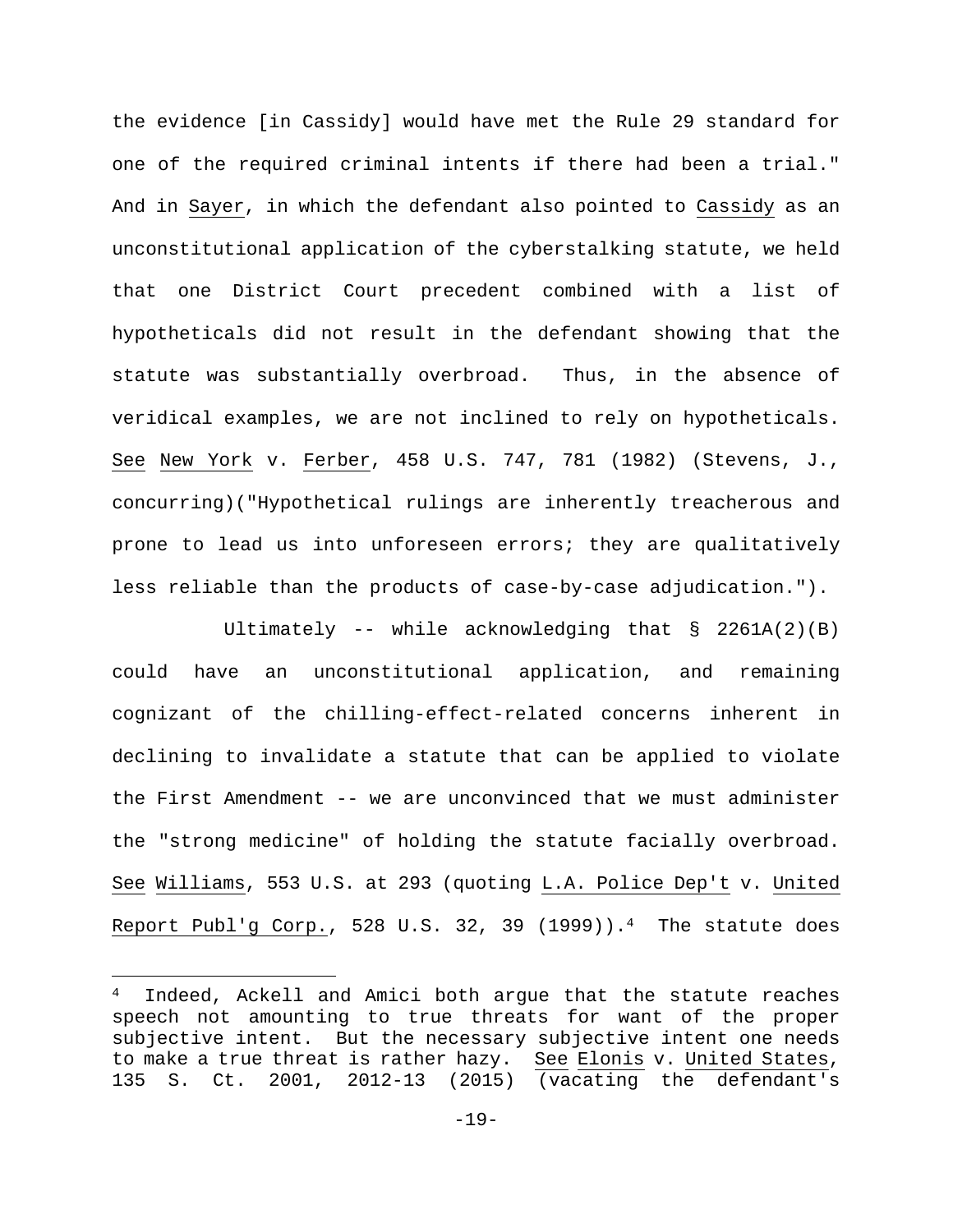not, on its face, regulate protected speech, or conduct that is necessarily intertwined with speech or expression. Should situations arise where the statute is applied to courses of conduct that are sufficiently expressive to implicate the First Amendment, we are confident that as-applied challenges will properly safeguard the rights that the First Amendment enshrines.

# **2.**

Ackell also asserts that § 2261A(2)(B) is an impermissible content-based restriction on speech that is not sufficiently narrowly tailored to vindicate a compelling government interest. In assessing arguments of this stripe, the Supreme Court has instructed that we must first "consider[] whether a law is content neutral on its face before turning to the law's justification or purpose." Reed v. Town of Gilbert, 135 S. Ct. 2218, 2228 (2015) (emphasis in original). As concerns step one, a law is content-based if it "target[s] speech based on its communicative content." Id. at 2226. But, implicit in this is also a "step zero": does the law in question target speech at all?

i<br>Li

conviction for threatening to injure the person of another, in violation of 18 U.S.C. § 875(c), because the jury instructions did not incorporate any mental state requirement, but declining to reach the question of whether it would suffice for a defendant to have been reckless to the threatening nature of his speech); United States v. Bagdasarian, 652 F.3d 1113, 1117 (9th Cir. 2011) (reading Virginia v. Black as requiring that the speaker actually have intended to communicate a threat).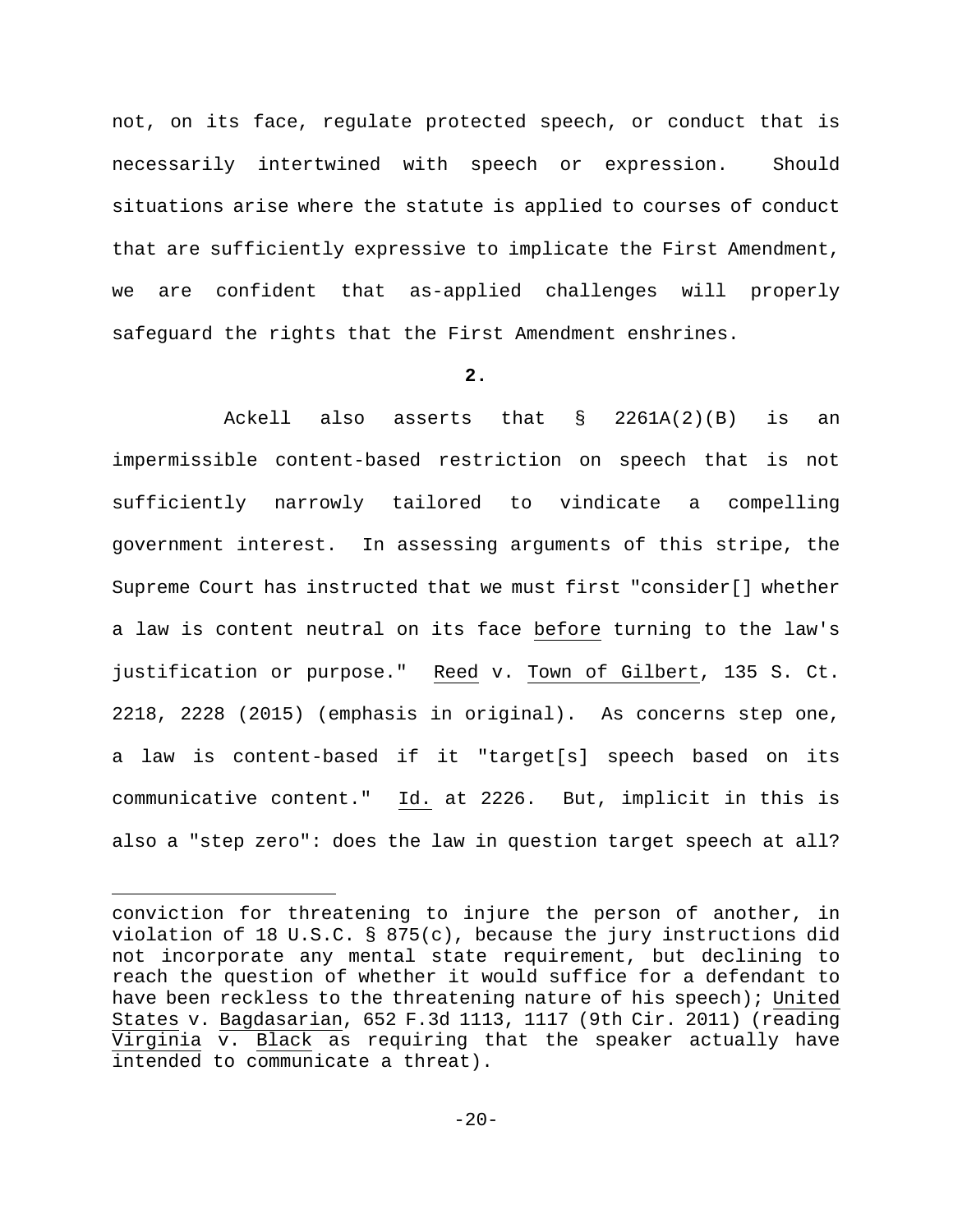See McCullen, 134 S. Ct. at 2529-31 (considering whether the challenged law was a content-based regulation only after determining that the law "restricts access to traditional public fora and is therefore subject to First Amendment scrutiny"); March, 867 F.3d at 53-54. And we have already answered this question in the negative. See supra § II.A.1.

Amici presses that the statute "facially penalizes protected speech based on its content and viewpoint." For support, Amici first cites Boos v. Barry, in which the Supreme Court found a District of Columbia ordinance prohibiting, within 500 feet of a foreign embassy, signs "tend[ing] to bring that foreign government into 'public odium' or 'public disrepute,'" to be content-based because it "regulate[d] speech due to its potential primary impact." 485 U.S. 312, 315, 321 (1988). Amici also relies on Justice Kennedy's concurrence in Matal v. Tam, which advanced that "[a] law found to discriminate based on viewpoint is an 'egregious form of content discrimination[.]'" 137 S. Ct. 1744, 1766 (2017) (Kennedy, J., concurring) (quoting Rosenberger v. Rector & Visitors of Univ. of Va., 515 U.S. 819, 829-30 (1995)). Tam involved an ultimately successful First Amendment challenge to a provision of the Lanham Act that prohibited "the registration of trademarks that may 'disparage ... or bring ... into contemp[t] or disrepute' any 'persons, living or dead.'" Id. at 1751 (majority

-21-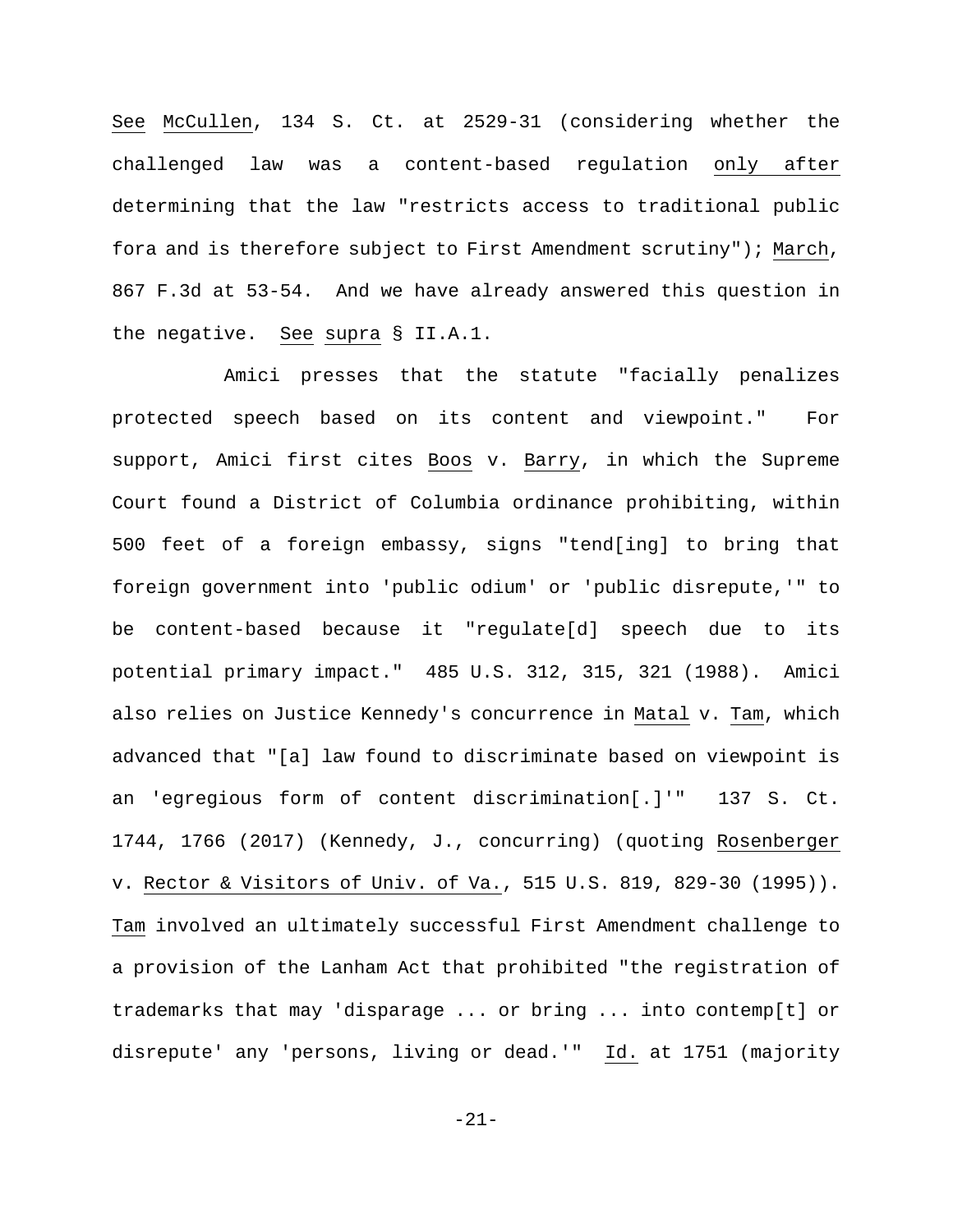opinion) (alteration and ellipses in original) (quoting 15 U.S.C.  $$1052(a)$ .

These arguments, however, presuppose that  $\S$  2261A(2)(B) targets speech at all. Yet, comparing  $\S$  2261A(2)(B) to the laws at issue in Boos and Tam -- which facially regulate pure speech or highly expressive conduct -- provides further support for the notion that § 2261A(2)(B) does not. As a result, it cannot be so that  $\S$  2261A(2)(B) is an impermissible content- or viewpoint-based restriction on speech.

**B.** 

Ackell purports to bring four different challenges to the district court's jury instructions. Two of those, however, are merely a repackaging of his First Amendment challenge to § 2261A(2)(B), so we need not consider them here. This leaves us with Ackell's arguments that the district court erred in (1) failing to instruct the jury that it had to be unanimous as to which specific acts formed Ackell's "course of conduct," and (2) in "instruct[ing] the jury that a course of conduct can 'attempt to cause' substantial emotional distress." Ackell duly preserved these arguments below. Thus, "[w]e consider de novo whether an instruction embodied an error of law, but we review for abuse of discretion whether the instructions adequately explained the law or whether they tended to confuse or mislead the jury on the

-22-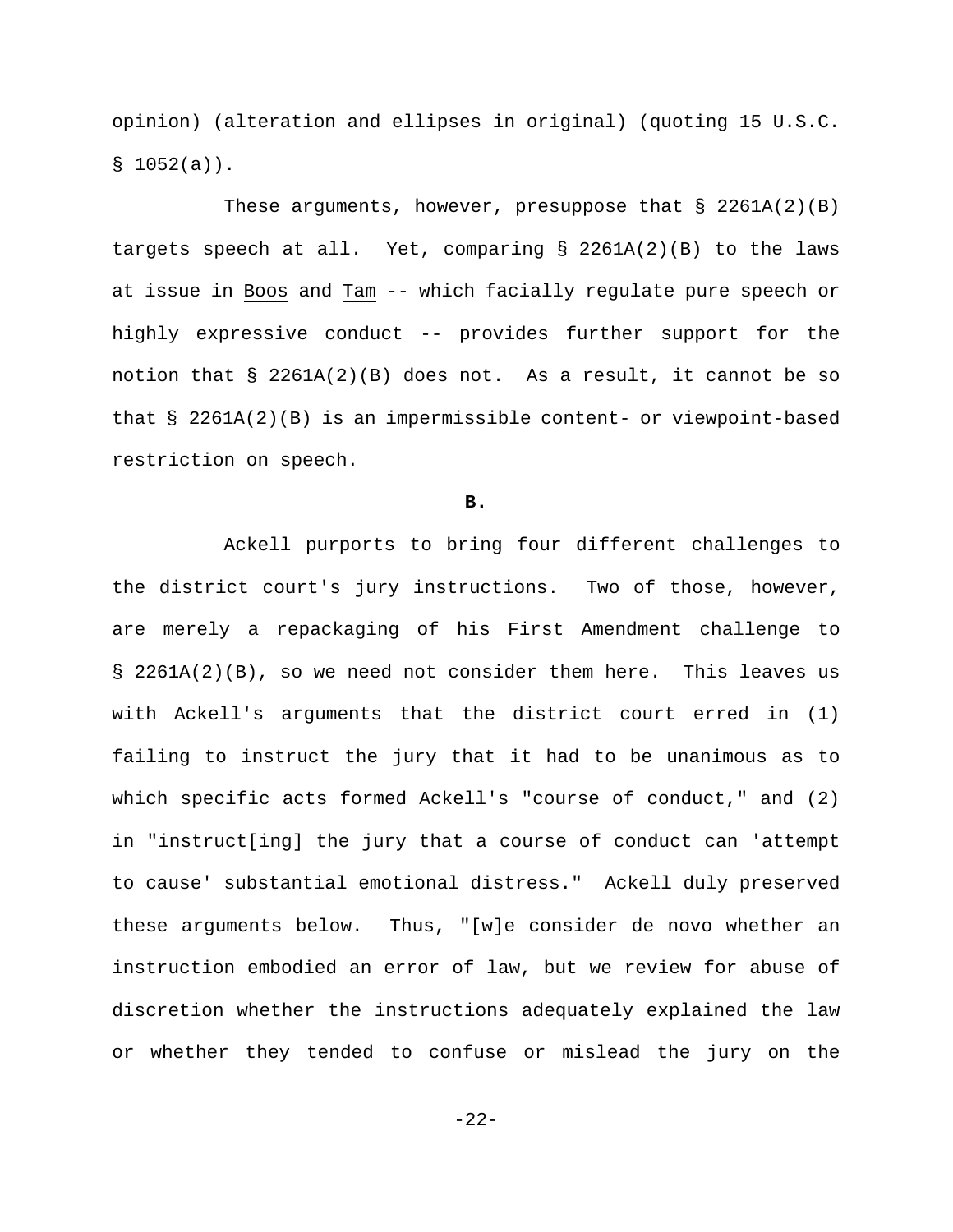controlling issues." United States v. Gray, 780 F.3d 458, 464 (1st Cir. 2015) (quoting United States v. Symonevich, 688 F.3d 12, 24 (1st Cir. 2012)).

**1.** 

Ackell's proposed jury instructions would have impressed upon the jury that

> you may not find Mr. Ackell guilty of the charged offense unless you unanimously agree on which two or more text messages, digital images, and other electronic communications to R.R form the course of conduct. By that I mean that it is not sufficient if you all agree that two or more of the texts, digital images, or electronic communications in evidence form the course of conduct, but cannot agree on which two.

The district court, however, declined to adopt these instructions, and rather instructed the jury that "you are not required to agree unanimously on which two or more acts constitute the course of conduct."

 A jury's verdict -- that is, its decision as to whether or not it finds the defendant guilty -- must be unanimous. See Fed. R. Crim. P. 31(a). So too must a jury unanimously agree that the prosecution proved each element of the charged offense(s). Richardson v. United States, 526 U.S. 813, 817 (1999). Unanimity is not necessary, in contrast, as to "the brute facts that constitute those elements." United States v. Lee, 317 F.3d 26, 36 (1st Cir. 2003). "Thus, if a jury is confronted with divergent factual theories in support of the same ultimate issue, courts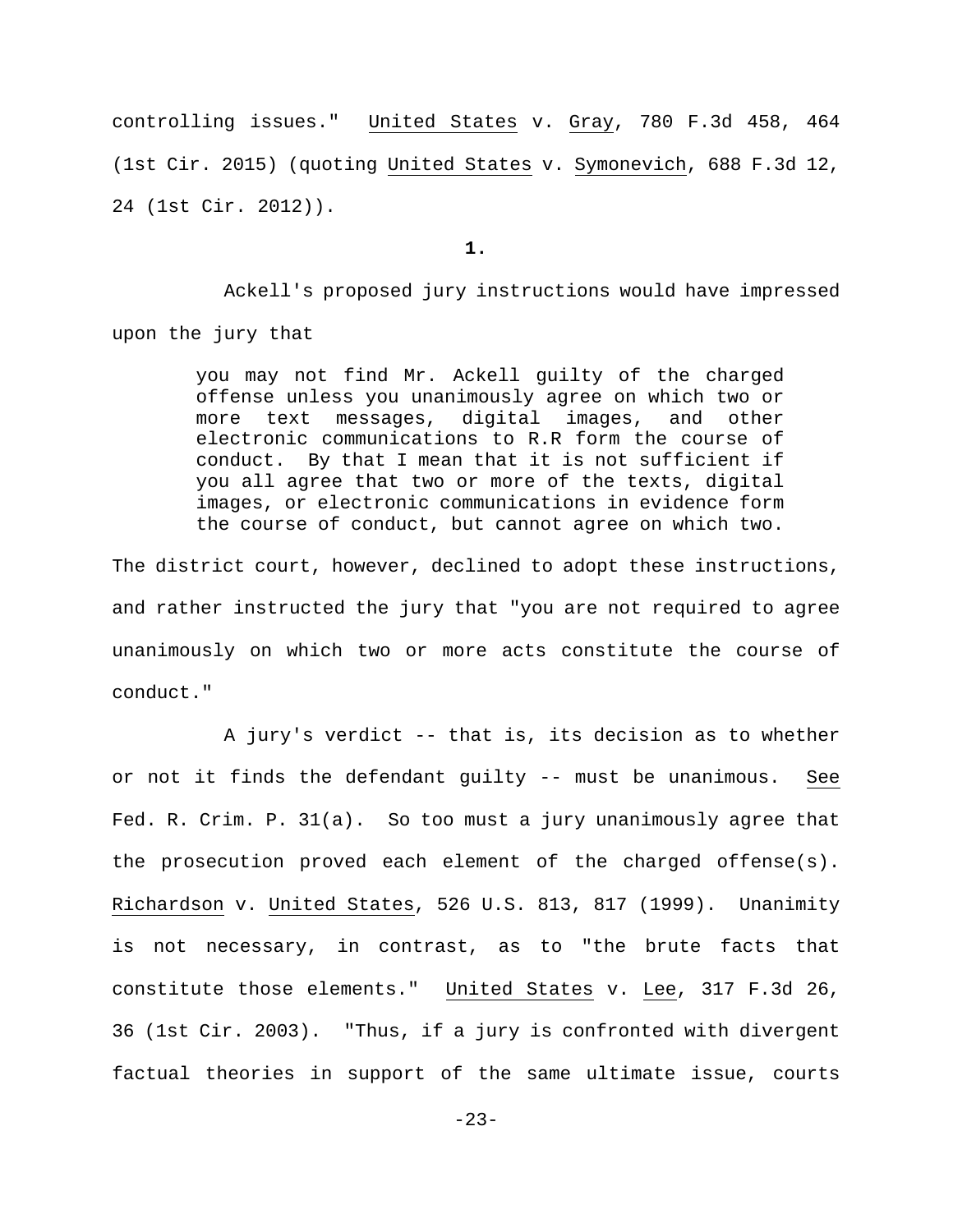generally have held that the unanimity requirement is met as long as the jurors are in agreement on the ultimate issue (even though they may not be unanimous as to the precise theory)." Id.; see also Schad v. Arizona, 501 U.S. 624, 630-31 (1991). Consequently, a unanimity instruction was only necessary here if the specific acts making up Ackell's course of conduct were "elements" of the offense that § 2261A(2)(B) codifies. In other words, we ask whether those specific acts are "fact[s] strictly necessary to define the conduct prohibited under the statute of conviction." Lee, 317 F.3d at 37.

And they plainly are not. Nothing in § 2261A(2)(B)'s text indicates that the acts comprising the "course of conduct" are themselves elements. Indeed, it is not § 2261A(2)(B) that defines a "course of conduct" as comprising "2 or more acts evidencing a continuity of purpose," but rather a separate statutory section. See 18 U.S.C. § 2266(2). The most natural reading of the statute suggests that the relevant element is the existence of a course of conduct. The specific two-plus acts comprising that course of conduct are, in turn, the sort of "brute facts" for which unanimity is not required. See United States v. LaPlante,714 F.3d 641, 647 (1st Cir. 2013) (holding that, in the context of a prosecution for mail fraud, jury unanimity was not necessary as to "which particular false statement alleged in the

-24-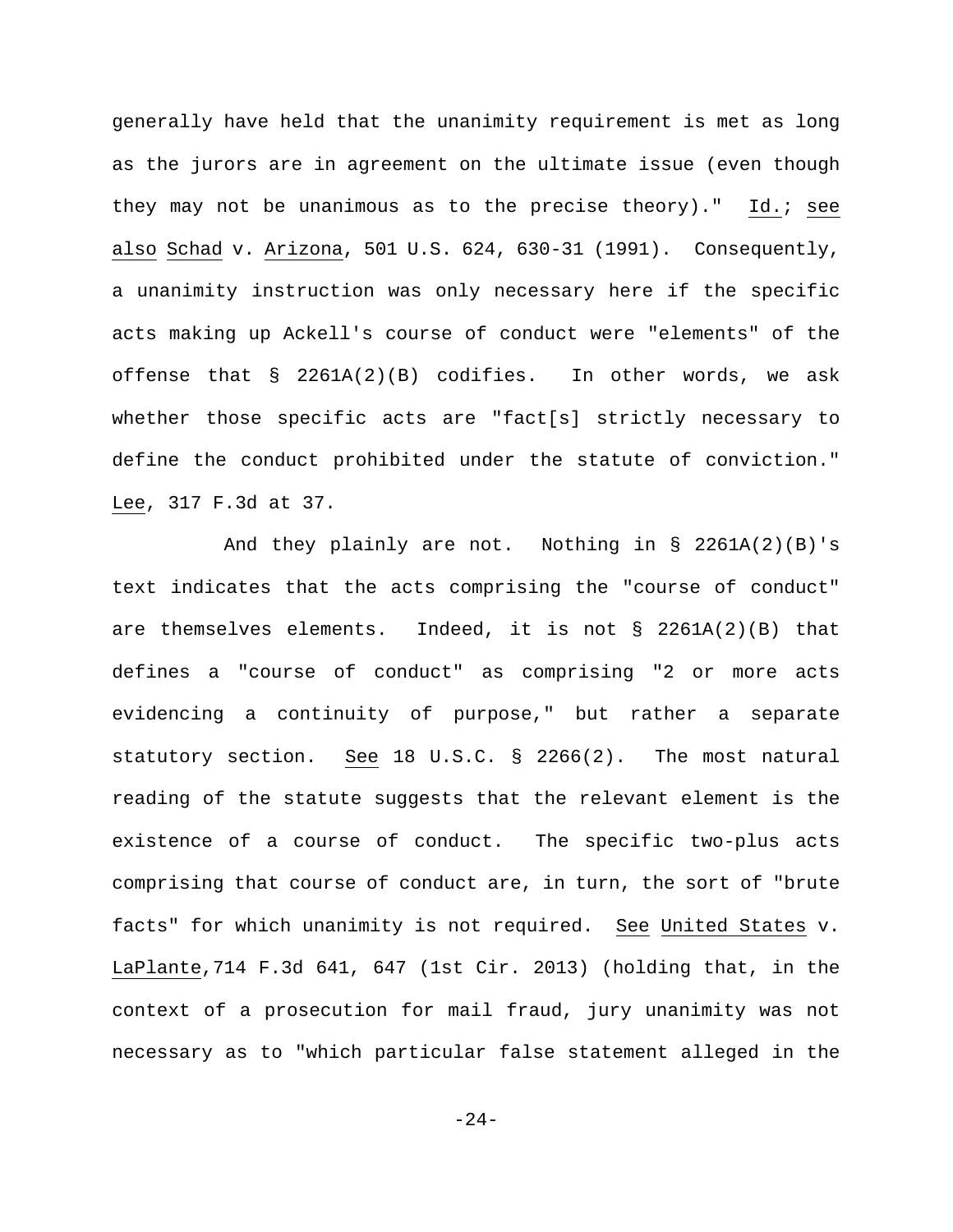indictment was used to carry out the fraud"); Lee, 317 F.3d at 36- 41 (holding that, to properly convict the defendant under 18 U.S.C. § 1029(a)(3), which prohibits possessing fifteen or more counterfeit credit cards, the jury did not need to be unanimous as to which fifteen credit cards (out of a possible twenty-two) the defendant had possessed); United States v. Verrecchia, 196 F.3d 294, 298-300 (1st Cir. 1999) (holding that, to properly find a defendant guilty of possessing a firearm after having been convicted of a felony, under 18 U.S.C. § 922(g), the jury need not be unanimous as to the particular firearm that the defendant possessed).

Ackell argues that Richardson compels the opposite result. In that case, the Supreme Court considered 21 U.S.C. § 848, which forbids engaging in a "continuing criminal enterprise." Richardson, 526 U.S. at 815. That statute provides, in relevant part, that

> [A] person is engaged in a continuing criminal enterprise if— (1) he violates any provision of [the federal drug laws, i.e.,] this subchapter or subchapter II of this chapter the punishment for which is a felony, and (2) such violation is a part of a continuing series of violations of [the federal drug laws, i.e.,] this subchapter or subchapter II of this chapter-

Id. (alterations in original) (quoting 21 U.S.C. § 848). The question before the Court was whether the occurrence of a "series of violations" was an element, or whether each violation comprising

 $-25-$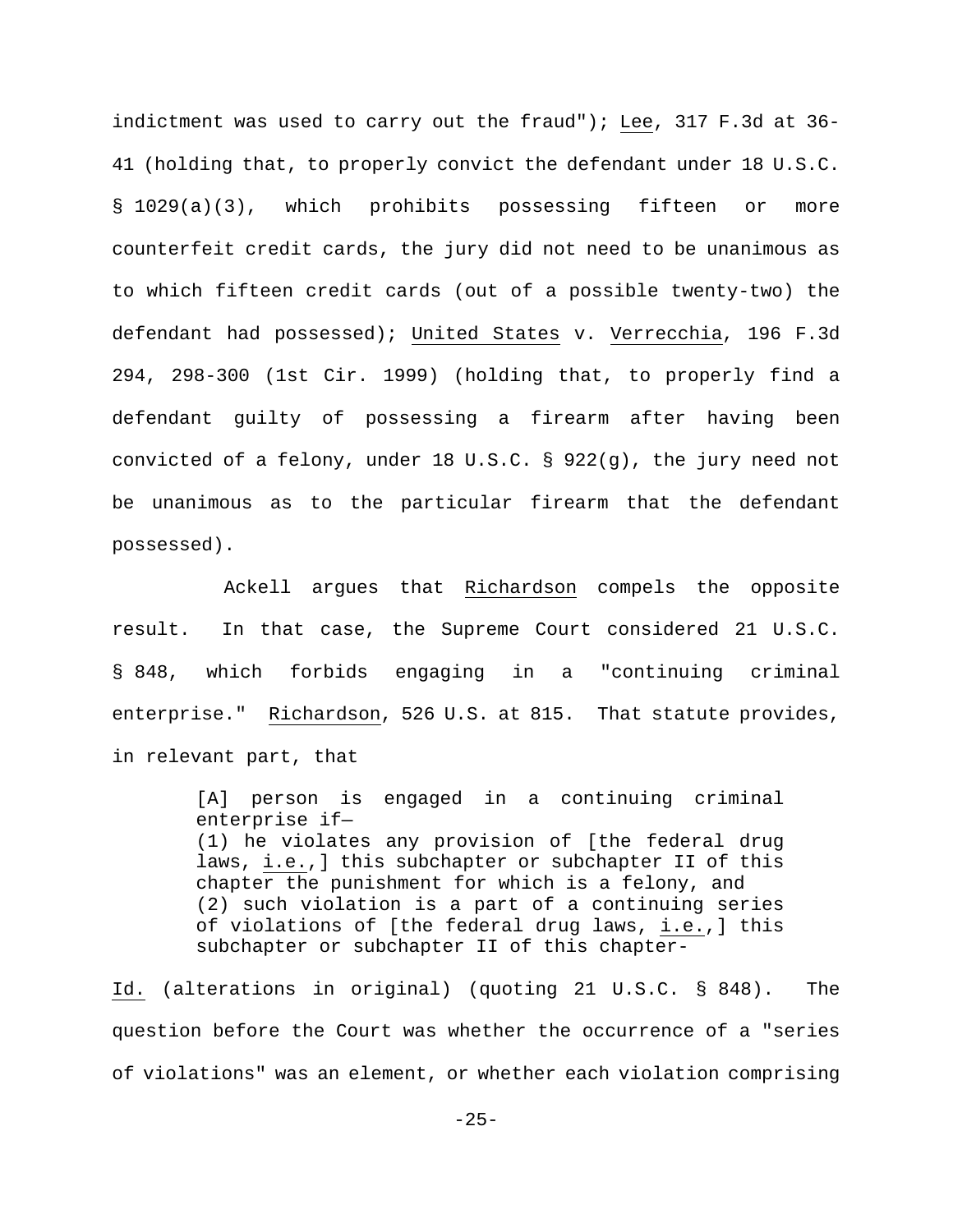that series was itself a separate element requiring jury unanimity. Id. at 817-18. The Court concluded that each constituent violation was a distinct element. Id. at 824.

In so holding, it reasoned that "[t]he words 'violates' and 'violations' are words that have a legal ring. A 'violation' is not simply an act or conduct; it is an act or conduct that is contrary to law." Id. at 818 (citing Black's Law Dictionary 1570 (6th ed. 1990)). Because § 2261A contains no requirement that the acts making up the course of conduct themselves be illegal, this cuts sharply against the notion that those underlying acts are elements and not brute facts. Ackell also fails to point to any historical or fairness-related considerations comparable to those that pushed the Court in Richardson toward the conclusion that it was correct to treat each violation as an element. See id. at 818-22. And we also note that, unlike  $\S$  2261A(2)(B), which does not itself define "course of conduct," the statute at issue in Richardson expressly specified what constitutes a "continuing criminal enterprise." See 21 U.S.C. §  $848(a)(1)-(2)$ . This suggests that Congress did not intend for each act making up the course of conduct for which liability attaches to be a distinct element. See Lee, 317 F.3d at 38-39 (giving weight to Congress's apparent intent that the specific identity of the fifteen-plus counterfeit credit cards not be treated as an element).

-26-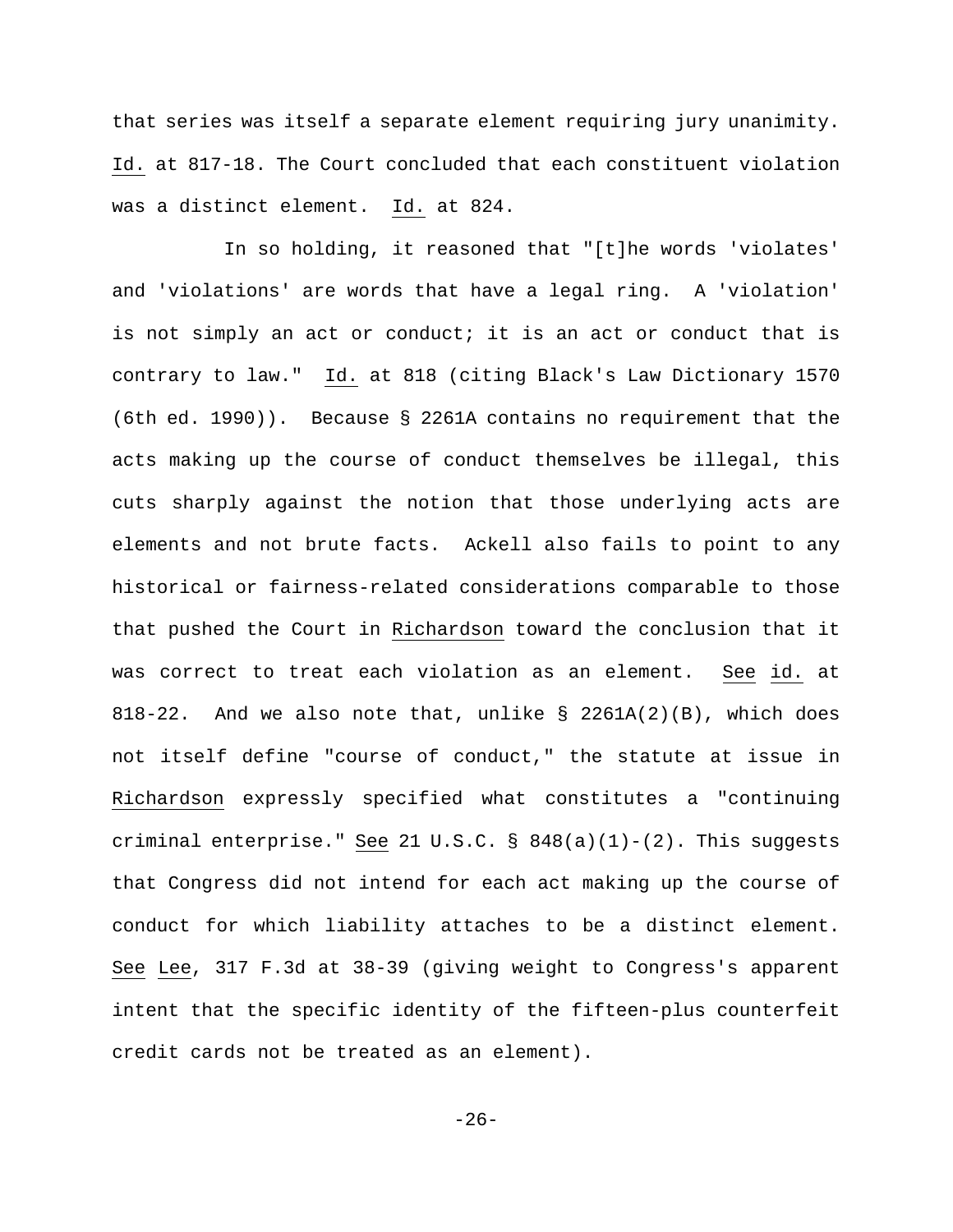Given all of this, Ackell has failed to convince us that the district court erred in denying his request for a unanimity instruction.

# **2.**

Ackell also contends that the district court erred in instructing the jury that it needed to find that Ackell's course of conduct "caused substantial emotional distress to R.R., attempted to cause substantial emotional distress to R.R., or would be reasonably expected to cause substantial emotional distress to R.R." Ackell's proposed instruction would have omitted the words "attempted to cause substantial emotional distress to R.R." In declining to adopt that proposed instruction, the district court acknowledged that the statute's provision that a course of conduct may "attempt to cause substantial emotional distress" is "linguistically odd." Nonetheless, it elected to "instruct the jury in a way that tracks the statute as closely as possible."

Because the jury instructions tracked the statute's language -- meaning that they cannot have embodied an error of law -- we take Ackell to object to the district court's choice of words in instructing the jury. Our review, therefore, is for abuse of discretion. Gray, 780 F.3d at 464. It is true that one does not usually think of "courses of conduct" as having volition. This does make the statute's provision that a defendant may be convicted

-27-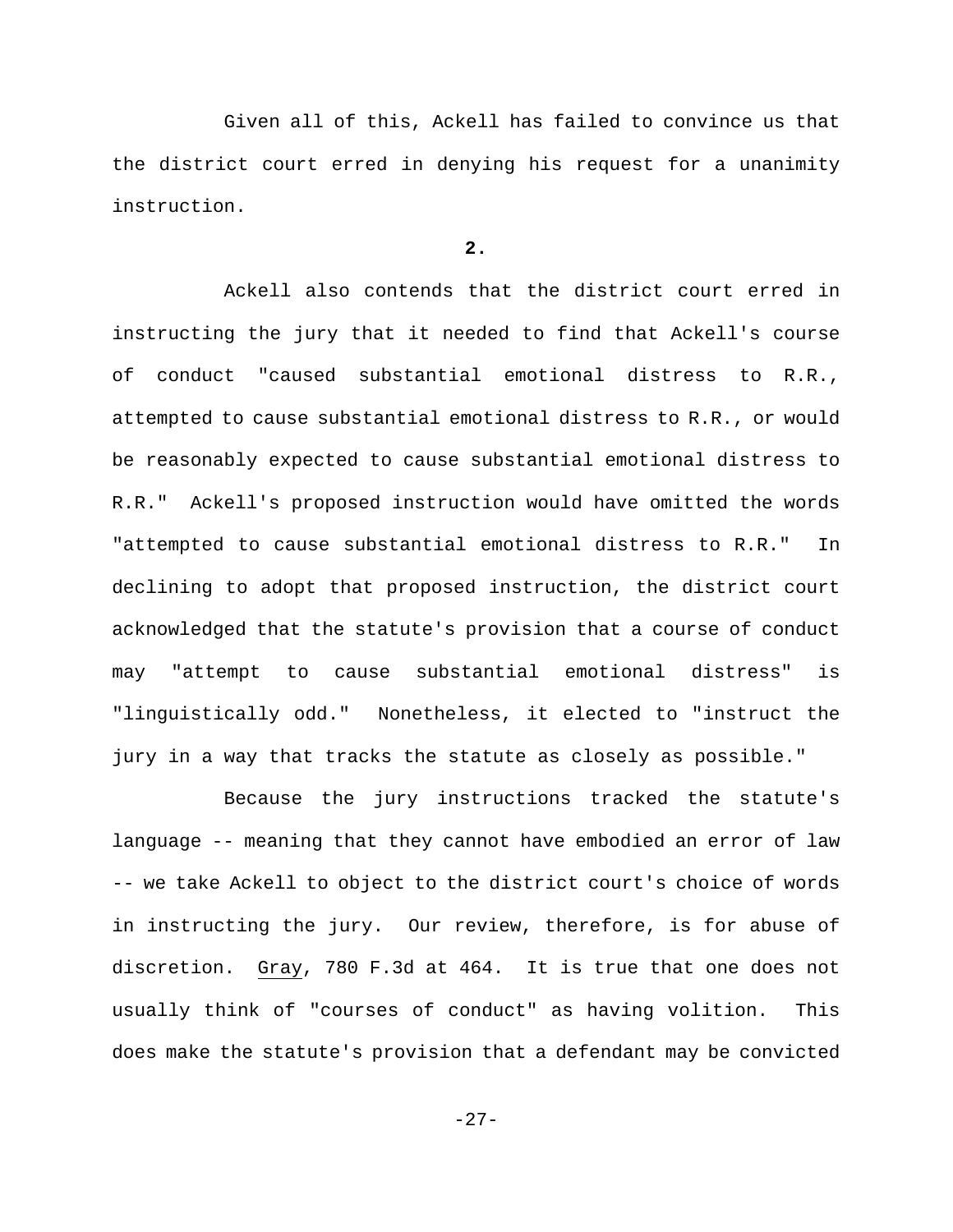for engaging in course of conduct that "attempts to cause . . . substantial emotional distress," rather peculiar. See 18 U.S.C. § 2261A(2)(B). We note, however, that Ackell only challenges the district court's rejection of his proposed instructions. He does not, for example, object to the statute's wording on due process, or void-for-vagueness grounds. And nowhere in his First Amendment challenge to the statute does he contend that this feature renders it unconstitutional. The only question before us, then, is whether the district court abused its discretion in giving jury instructions that precisely tracked the statute's wording. We hold that it did not. See United States v. Hall, 434 F.3d 42, 56 (1st Cir. 2006) (finding no abuse of discretion when "[t]he court's instruction closely tracked the language of the statute, which is a strong indicator that the charge passes muster").

#### **C.**

Lastly, we turn to Ackell's challenge to the district court's denial of his motion for acquittal. We review a district court's denial of a Rule 29 motion de novo, viewing the evidence in the light most favorable to the jury's guilty verdict. United States v. Santos-Soto, 799 F.3d 49, 56-57 (1st Cir. 2015). We will affirm unless "the evidence is so scant that a rational factfinder could not conclude that the government proved all the essential elements of the charged crime beyond a reasonable doubt."

-28-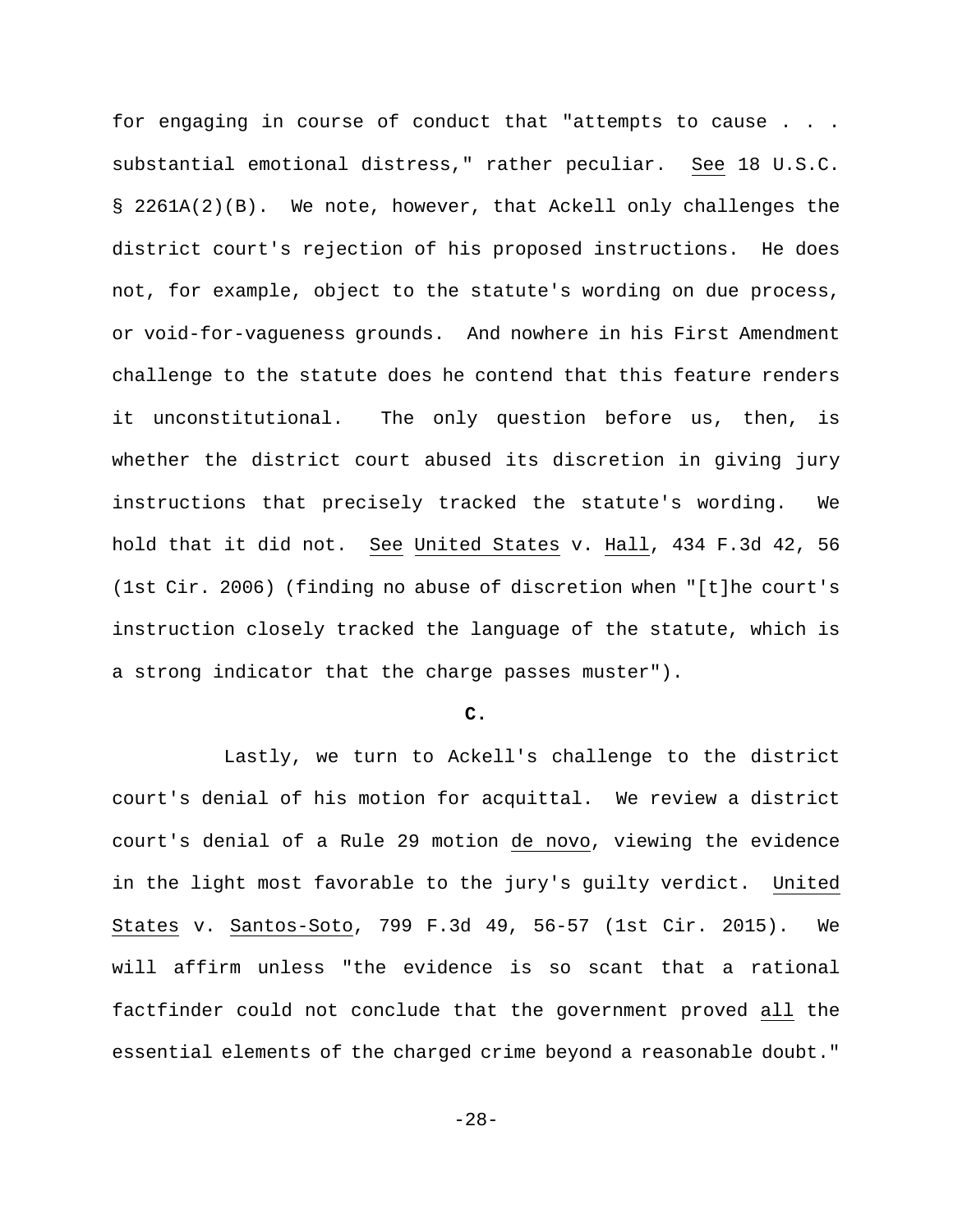United States v. Rodríguez-Vélez, 597 F.3d 32, 39 (1st Cir. 2010) (emphasis in original).

Ackell argues that the government failed to introduce sufficient evidence to prove the intent and harm elements of § 2261A(2)(B). We consider these arguments in turn, concluding that both lack merit.

# **1.**

With regard to the intent element, Ackell maintains, as he did before the district court, that until a conversation taking place over January 27 and 28, 2014 -- when, he concedes, R.R. made clear to him that she wanted to terminate their relationship -- he "subjectively and even reasonably believed until that moment that he and [R.R] were in a consensual dominant/submissive fantasy relationship, and that any previous mild protestations she had made were in her role as the submissive." Thus, Ackell's argument goes, up until that date, he could not have had the "intent to kill, injure, harass, [or] intimidate" R.R. And, Ackell adds, the government failed to present sufficient evidence of any acts postdating January 27-28, 2014 that could provide a basis for his conviction. But even if we accept that Ackell -- believing that his conduct was taking place within the bounds of a consensual "dominant/submissive" relationship -- could not have formed the requisite mental state until that date, we, like the district

-29-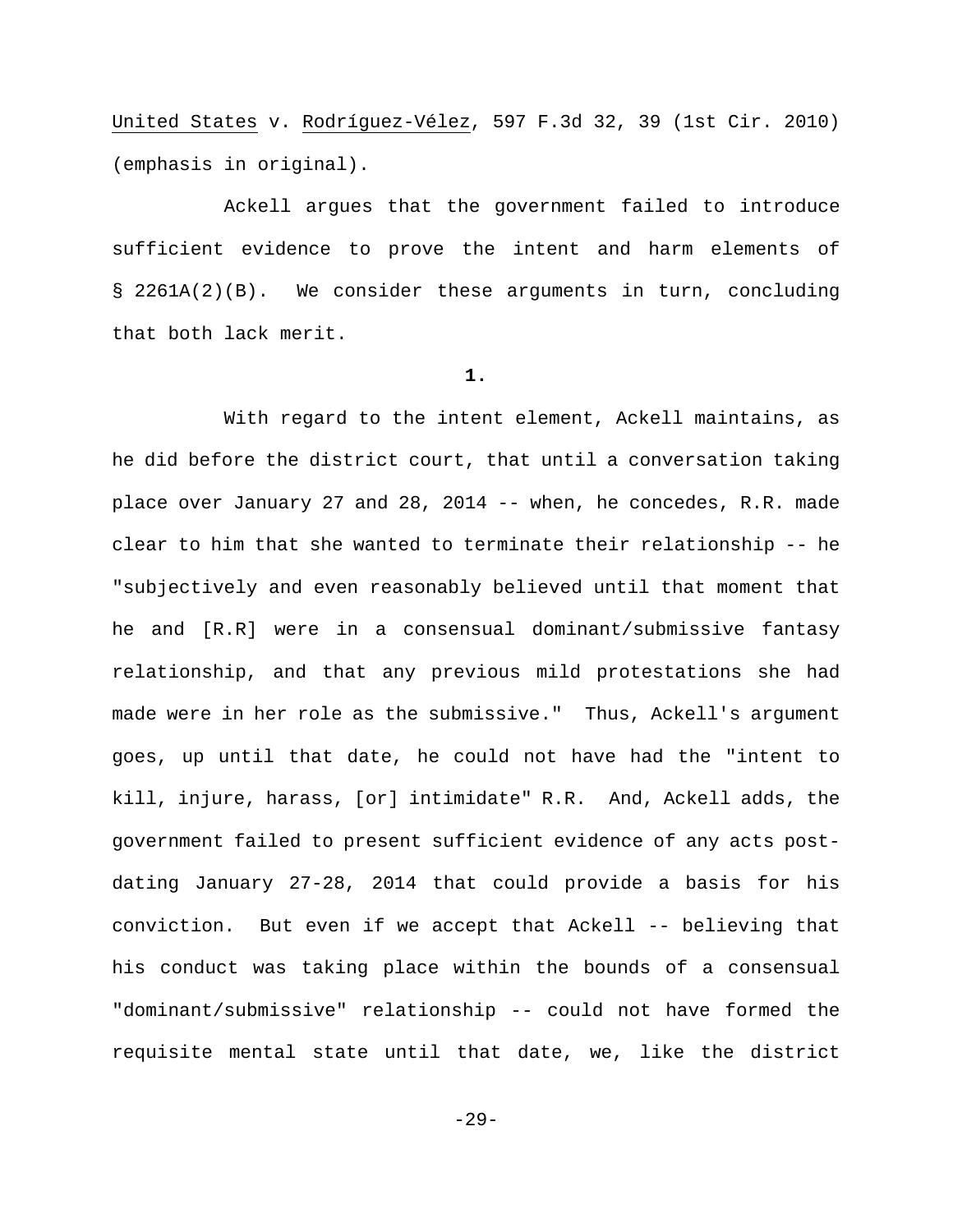court, still conclude that his sufficiency-of-the-evidence challenge fails. We explain why.

The government introduced into evidence as Exhibits One and Two the screenshots that R.R. captured, at her father's direction, of conversations with Ackell. Exhibit One depicted an undated conversation between R.R. and Ackell on the smartphone messaging application Kik. Exhibit Two depicted a text-message conversation beginning on January 27, 2014 -- the conversation that purportedly alerted Ackell to R.R.'s desire to leave the relationship. The screenshots of that conversation in Exhibit Two indicate that the absolute latest moment at which Ackell could have realized that R.R. was not a consenting participant was when he -- in response to R.R.'s plea that he delete the photos of her in his possession -- asked "[s]ubmissive a lie as well?" To this, R.R. responded "I have a tendency to tell people what they want to hear. You wanted to hear I like to be submissive, which is o[nly] 25% true. I[']m being honest because I feel bad." R.R.'s subsequent messages amid that conversation underscore her desire to terminate the relationship, containing statements such as "I still need this to just go away, please, all of it. I just need[] it to go before [I] go crazy."

Ackell did not respond to this information by agreeing to terminate his relationship with R.R. Instead, he pressured her

 $-30-$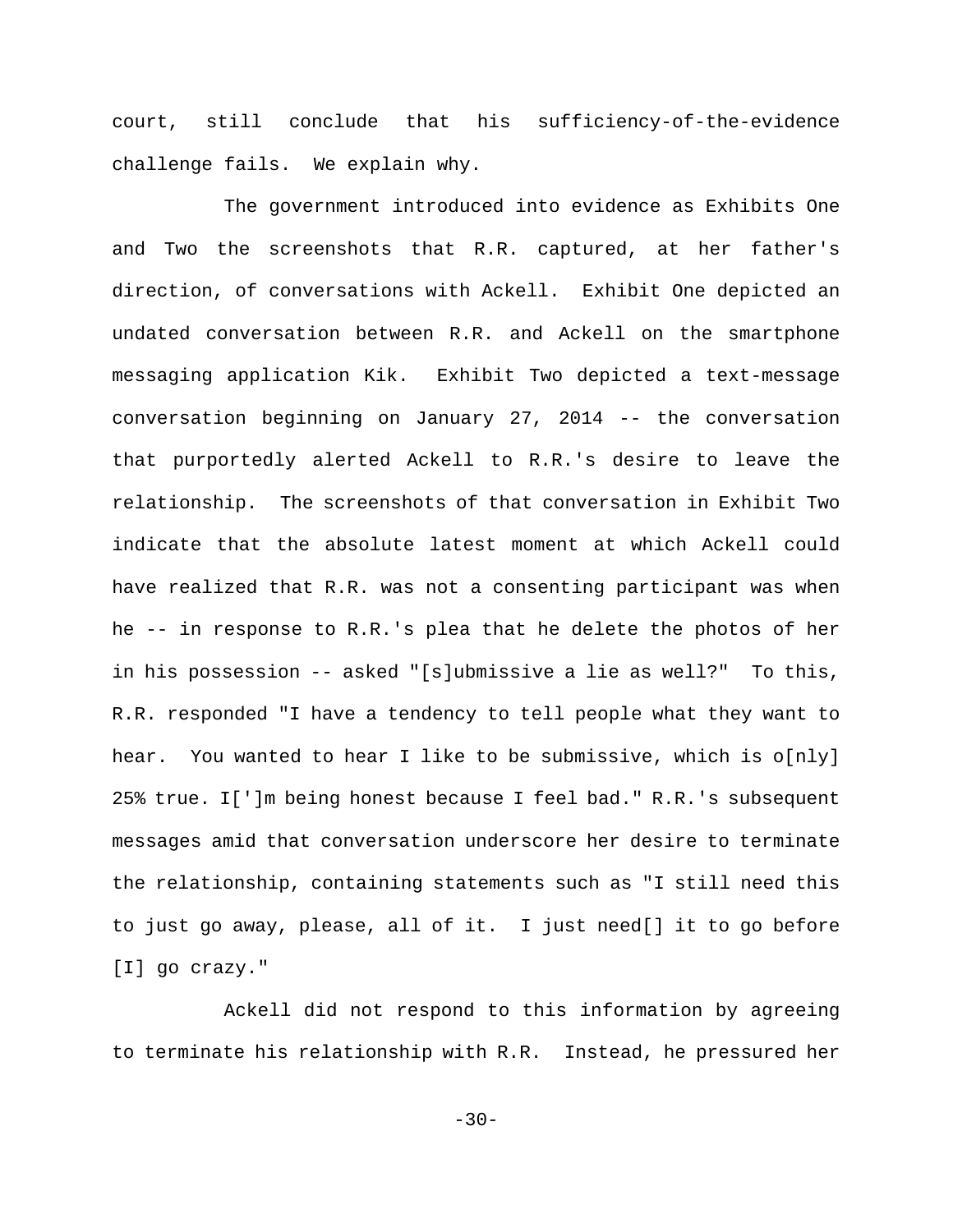to accept an arrangement under which he would retain control over her, and would not delete any of the saved photos of her, until February 28. He also instructed R.R. to send him another photo of herself. This conversation, which carried over to January 28, 2014, only ended when R.R. told Ackell that her mother had found out about their interactions and was upset. And only then did Ackell tell R.R. "[y]ou won't hear from me again." But this did not prove to be true. The screenshots of R.R.'s text messages with Ackell show that on February 9, 2014 Ackell texted R.R. "[c]heck your Kik please."

What followed this is not perfectly clear from the record. Yet -- as the district court also recognized -- a rational factfinder could have concluded that the Kik conversation between Ackell and R.R. contained in Exhibit One took place after Ackell asked R.R. to check Kik on February 9th, 2014. For one, R.R. testified that this was the case. Moreover, a number of things about the Kik messages depicted in Exhibit One provide further support for this timeline. For example, in response to Ackell's demand that R.R. send him a photo of herself, R.R. said that she would not "take any pictures like I did before, we[']ve talked about it." A rational factfinder could understand this to refer back to the January 27-28 conversation. During this conversation, Ackell also referred to his having "let [R.R.] go," which he

-31-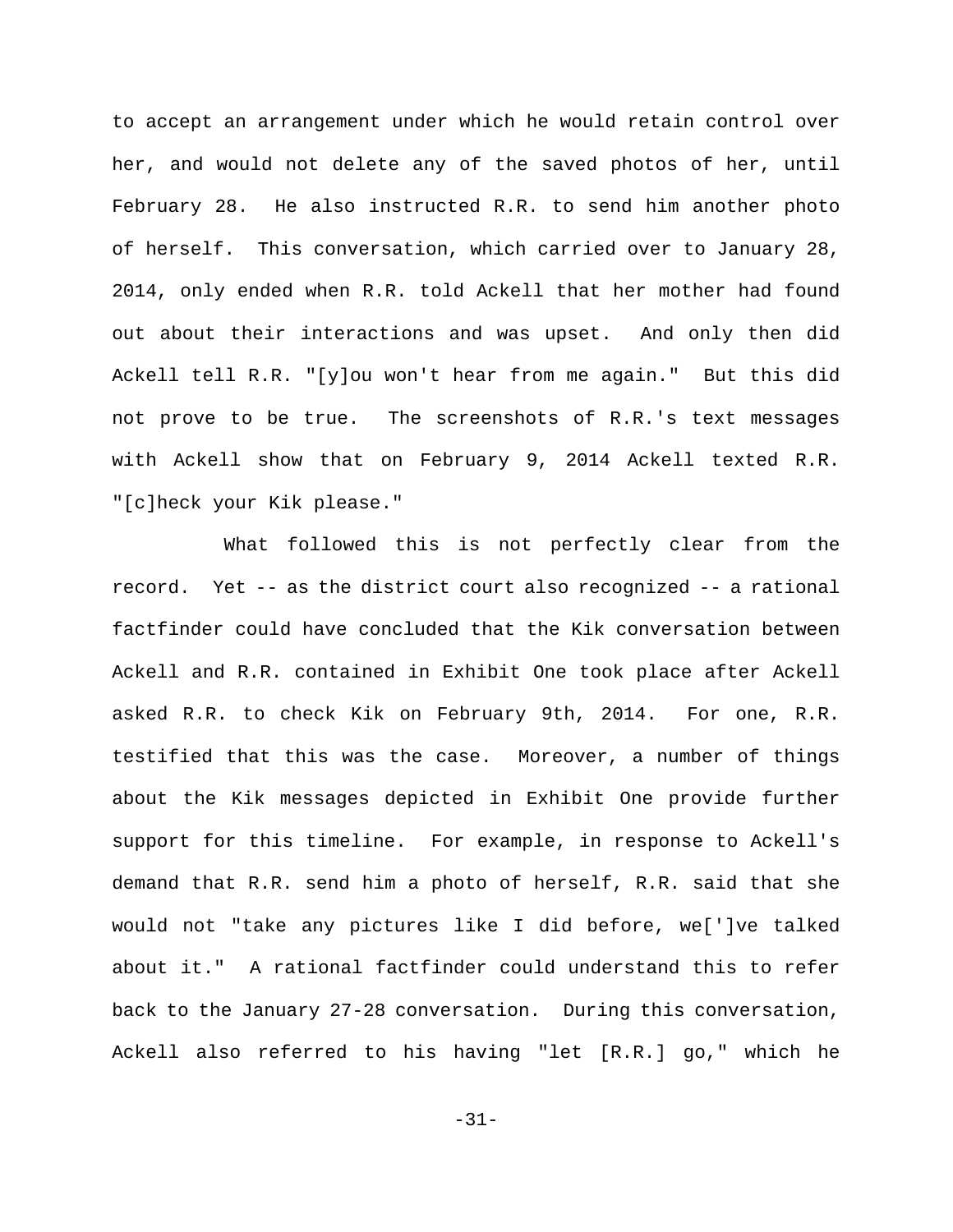characterized as a "[m]istake." This too could be reasonably understood as a reference to Ackell agreeing on January 28 that he would not contact R.R. again. Finally, one of the screenshots in Exhibit One shows a timestamp in the Kik application -- indicating that the messages below that timestamp were from "Today @ 8:20 PM." And R.R. testified that her father told her to take screenshots of her conversations with Ackell after R.R. had told Ackell that her mother had found out about him -- which is how the conversation in Exhibit Two concludes.Given all of this, a rational factfinder could well have concluded that the conversation in Exhibit One occurred after the conversation in Exhibit Two.

And it is beyond dispute that Ackell's statements both in the latter part of the conversation in Exhibit Two and throughout the conversation in Exhibit One would allow a reasonable factfinder to conclude that he had the requisite intent to violate § 2261A(2)(B). Once again, Exhibit Two shows that, after R.R. clearly communicated to Ackell that she no longer wished to be a "submissive" to him, Ackell attempted to pressure R.R. to agree to continue the relationship for another month. He also told her - in explicit terms -- to send him another revealing picture of herself. The conversation in Exhibit One likewise clearly evinces an intent to "injure, harass, [or] intimidate" her. See 18 U.S.C.

-32-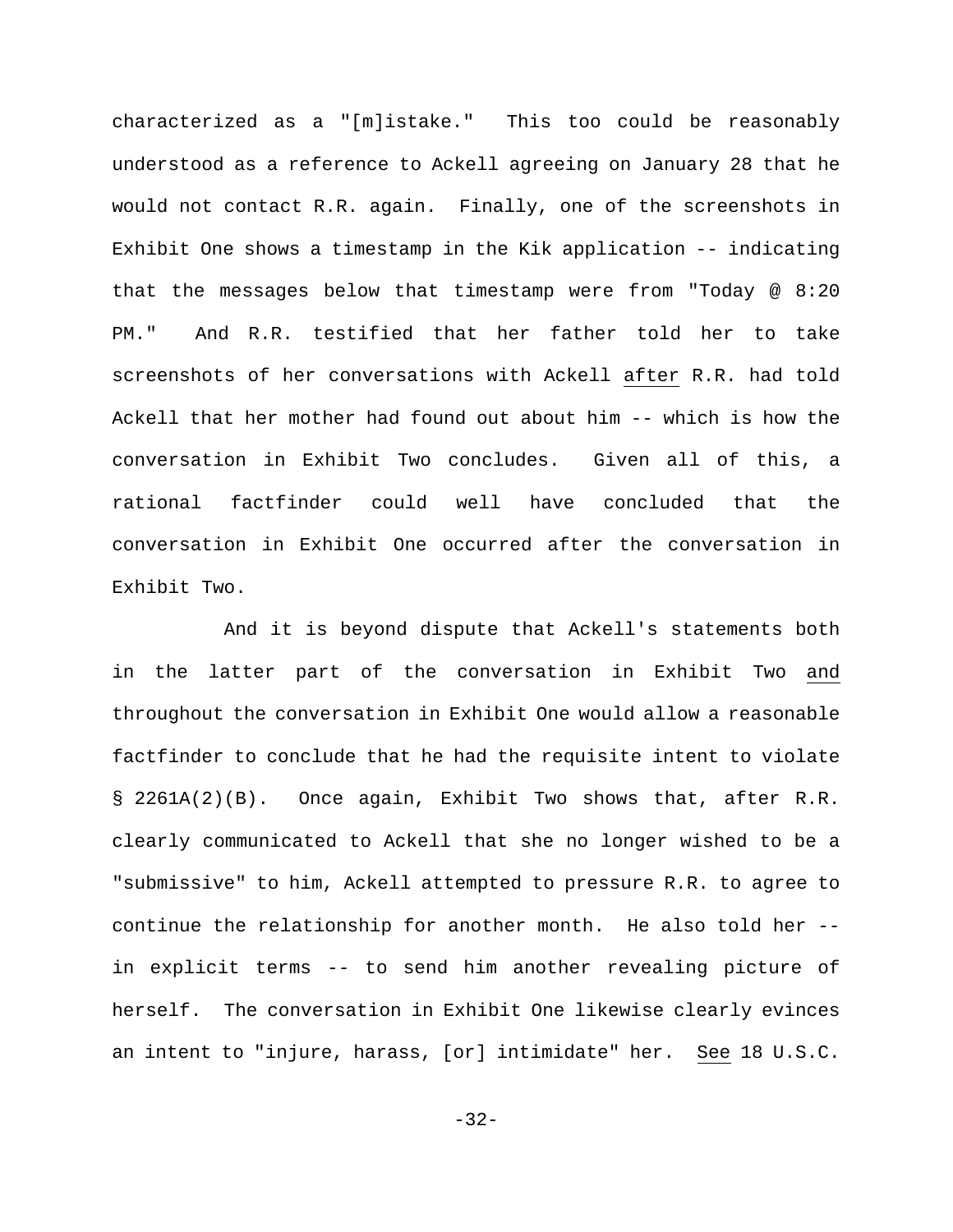§ 2261A. Indeed, that conversation began with Ackell ordering R.R. "Get in your room. Top off. Show me those tits." When R.R. expressed her unwillingness to do so, Ackell responded "I'll trade you. Want that??? You are MINE. You will do as told." When asked at trial what Ackell meant by "trade," R.R. explained that "[t]here are certain forums and sites online where you can trade people's photos and all of the[ir] information," and that Ackell was threatening to "trade me to somebody else who would do what he was doing to me." As Ackell requested more photos -- providing explicit instructions as to what he wished for them to depict -- R.R. told him "I feel uncomfortable," but Ackell again threatened to "trade" R.R. Later in the conversation, R.R. told Ackell that she felt suicidal. Ackell then sent R.R. photos of another young girl, who Ackell said he would "cage" in replacement of R.R. if he had to trade her.Ackell told R.R. that if he "caged" this girl, he would have sex with her and force her to have sex with a dog. R.R. asked how old the girl in the photos was, and Ackell told her that she was fourteen. R.R. testified that this is what led her to seek help from her father.

And so, even were we to accept Ackell's argument that he could not have formed the proper intent until January 27, 2014, he still cannot prevail. This evidence provides a substantial basis for a rational factfinder to conclude beyond a reasonable doubt

-33-